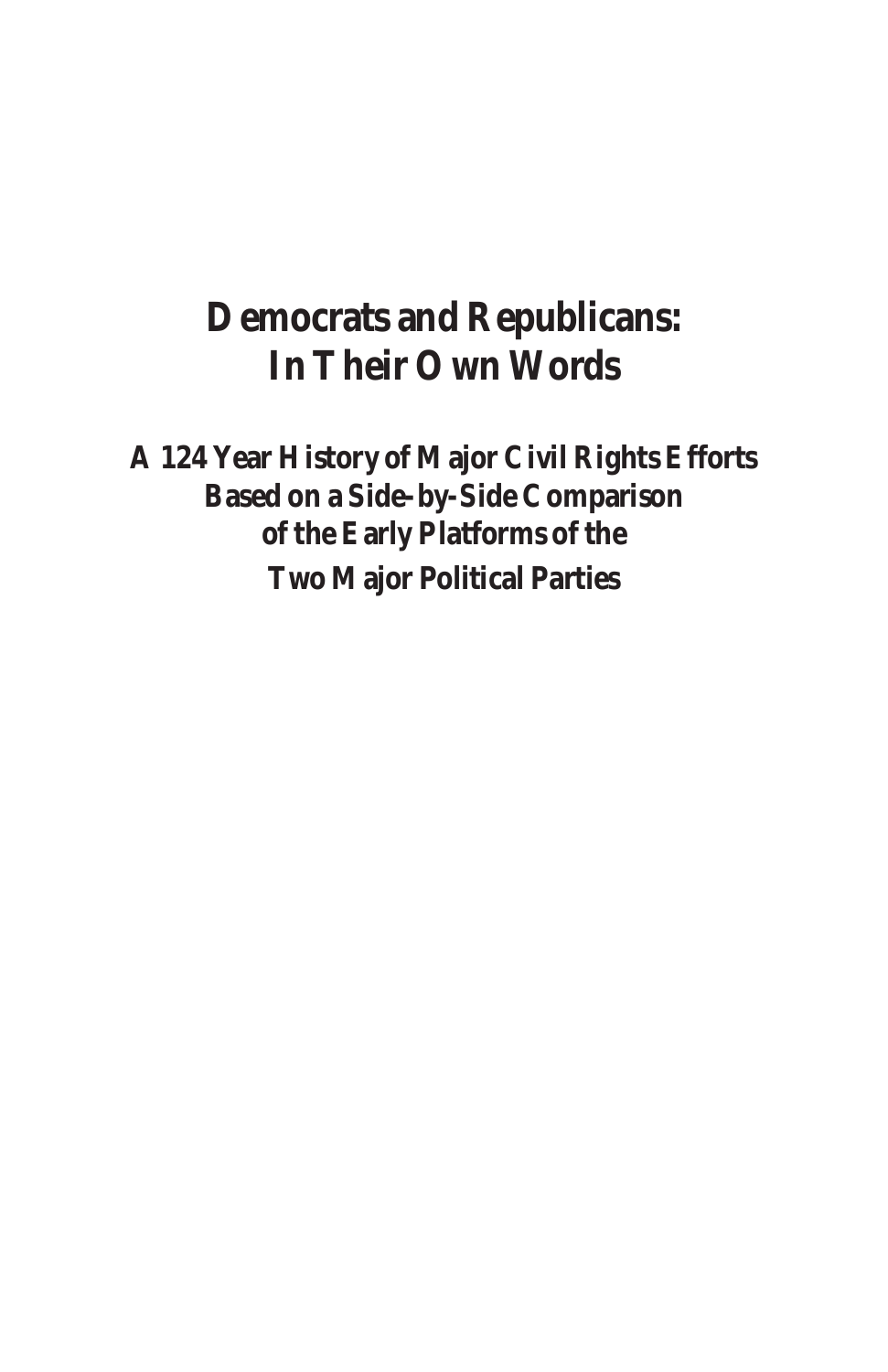# **Introduction: What is a Party Platform?**

A party platform is a document produced by a political party every four years (prior to each presidential election) that sets forth that party's beliefs and values as well as its policy positions on important issues of the day. While a platform addresses dozens of issues and sets forth that party's vision for America, this booklet has compiled the position of the two major parties only on civil rights and racial justice issues – a subject at the forefront of American policy debates for decades.

The Democrats and Republicans platform declarations on this subject that appear in this booklet commence with the year 1840 and continue until the 1964 platform immediately preceding the creation and passage of the three major landmark civil rights measures in 1964 and 1965: the  $24<sup>th</sup>$  amendment abolishing the poll tax, the 1964 Civil Rights Act, and the 1965 Voting Rights Act. These civil rights declarations reveal how, or whether, the parties embraced the belief set forth in the Declaration of Independence that "all men are created equal, and are endowed by their Creator with certain inalienable rights."

The following excerpts have been taken directly from the platforms and have not been altered. Annotations have been added to chronicle the history of specific civil rights events and issues mentioned by the platforms across the years.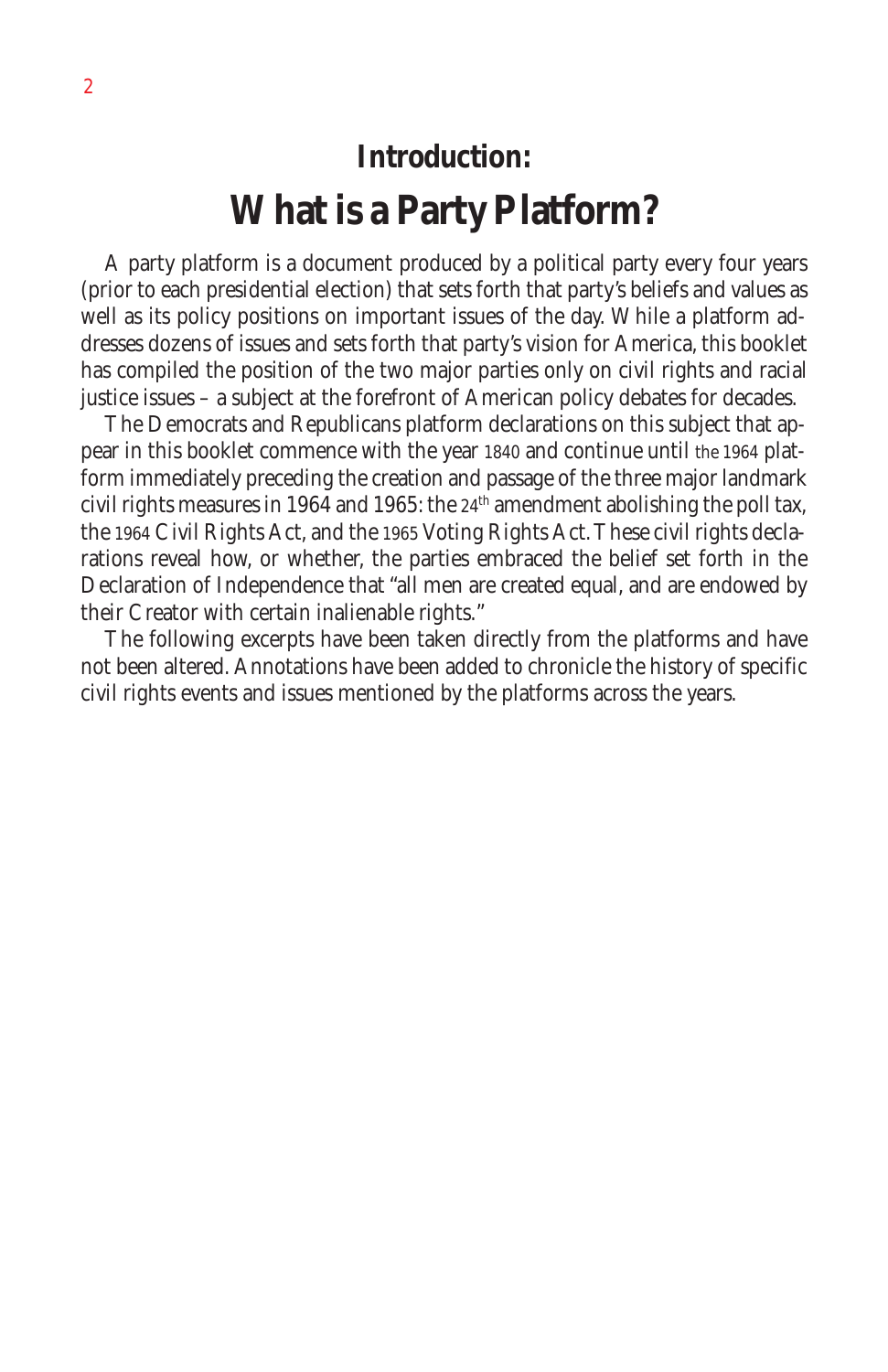#### **1840, 1844, 1848**

All efforts by abolitionists . . . to interfere with questions of slavery . . . are calculated to lead to the most alarming and dangerous consequences and . . . have an inevitable tendency to diminish the happiness of the people and endanger the stability and permanency of the union. †

#### **1852**

The Democratic Party will resist all attempts at renewing – in Congress or out of it – the agitation of the slavery question [i.e., will oppose all efforts to abolish slavery].

#### **1856**

The Democratic Party . . . will abide by and adhere to a faithful execution of the acts . . . settled by the Congress of

#### **1840, 1844, 1848**

[Republican Party not yet formed.]

#### **1852**

[Republican Party not yet formed.]

#### **1856** †

As our Republican fathers, when they had abolished slavery in all our national territory, ordained that no person shall be deprived of life, liberty, or property

In May 1854, the Democratic-controlled Congress passed the Kansas-Nebraska Act, extending slavery into federal territories where it had previously been forbidden, thus increasing the national area in which slavery would be permitted. This law led to what was called "bleeding Kansas," where pro-slavery forces came pouring into the territory and fought violent battles against the anti-slavery inhabitants of that territory. Following the passage of this pro-slavery law, a number of the anti-slavery Democrats in Congress – along with anti-slavery members from other political parties, including the Whigs, Free-Soilers,

<sup>†</sup> In the years preceding this platform, numerous occasions had arisen in Congress in which proslavery forces sought to extend slavery and antislavery forces sought to prohibit it. For example, in 1820, the Democratic Congress passed the Missouri Compromise. That law first repealed the provisions of the original 1789 anti-slavery law forbidding the extension of slavery into any federal territory, and then authorized the extension of slavery into new federal territories. Founding Fathers still alive at that time – including John Adams, Thomas Jefferson, and Rufus King – loudly denounced the Missouri Compromise and the expansion of slavery. Subsequently, John Quincy Adams and Daniel Webster became congressional leaders in opposing slavery while those such as John C. Calhoun fought aggressively to strengthen and expand it. This plank in the Democratic platform condemned the efforts of abolitionists such as John Quincy Adams (a member of Congress at that time, and titled the hell-hound of abolition for his efforts against slavery), asserting that the end of slavery would not only reduce the happiness of America but would also lead to its destruction.

<sup>†</sup> This was the first Republican platform, and it contained only nine planks; however, six of the nine set forth bold declarations of equality and civil rights for African-Americans, based on the principles enshrined in the Declaration of Independence. This emphasis on racial justice was the primary reason that the Republican Party was formed.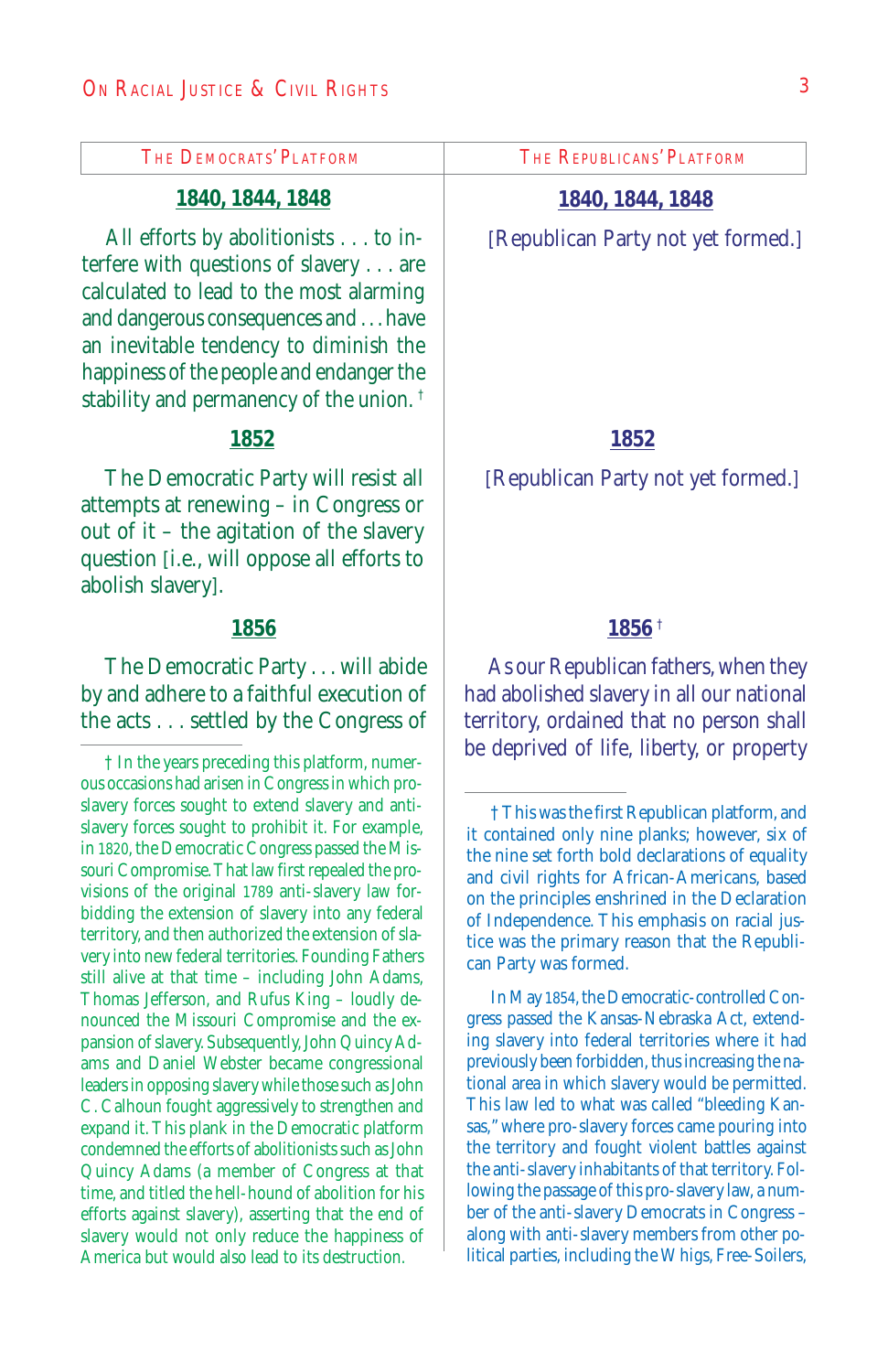1850: "the act for reclaiming fugitives from service or labor." † . . . [We support] non-interference by Congress with slavery in state and territory, or in the District of Columbia [i.e., we oppose all congressional attempts to abolish slavery in any area of the nation].

#### **1860**

The Democrat Party will abide by the decision of the Supreme Court of the United States upon these questions of constitutional law.  $\mathbb{F}$ ... [T]he en-

† The 1850 act mentioned here (the Fugitive Slave Law) was passed by the Democraticallycontrolled Congress. That law required Northerners to return escaped slaves back into slavery or else pay severe and repressive fines. In many instances, the law became little more than an excuse for southern slavehunters to kidnap Free Blacks in the North and force them into slavery in the South. If a black was simply accused of being a slave – regardless of whether he actually was or not – under the Fugitive Slave Law he was denied the benefit of both a jury trial and the right of *habeas corpus,* despite the fact that those rights were explicitly guaranteed by the Constitution. The Fugitive Slave Law was disastrous for blacks in the North, and as a consequence of the atrocious provisions of this law, some 20,000 blacks in the North fled the United States to Canada. In fact, the Underground Railroad reached the height of its activity during this period, helping thousands of slaves escape from slavery in the South all the way into Canada simply to escape the reach of the Fugitive Slave Law that the Democrats passed and were affirming in this plank.

†† This plank affirms the support of the Democrat Party for the recently delivered 1857 *Dred Scott* decision declaring that blacks were not persons but instead were property and therefore

without due process of law, it becomes our duty to maintain this provision of the Constitution against all attempts to violate it for the purpose of establishing slavery in the territories of the United States. . . . [W]e deny the authority of Congress, of a territorial legislation, [or] of any individual or association of individuals, to give legal existence to slavery in any territory of the United States. †

#### **1860**

[W]e brand the recent reopening of the African slave trade – under the cover of our national flag, aided by perversions of judicial power  $\frac{+}{ }$  – as a crime against

† This plank reiterates Republican support for the original anti-slavery acts of the early federal government. Specifically, this plank affirms Republican support for the principles expressed in the original 1789 federal anti-slavery law (the Northwest Ordinance), in which the Founding Fathers ("our Republican fathers") forbade slavery in any of the federal territories then held. As a result, Ohio, Indiana, Illinois, Wisconsin, Minnesota, and other states entered the nation as free states.

†† When the Constitution was written in 1787, the overwhelming majority of states wanted to ban the slave trade but strenuous objections from North Carolina, South Carolina, and Georgia prevented that ban from being included in the Constitution. However, a clause was successfully inserted in the Constitution allowing Congress to ban the slave trade in twenty years. In 1794, Congress banned the exportation of slaves

and Emancipationists – formed the Republican Party to fight slavery and secure equal civil rights for black Americans. The name of the new party reflected its committment to the principles of freedom and equality first set forth in the governing documents of the "Republic" (hence "Republican") before pro-slavery members of Congress had perverted those original principles.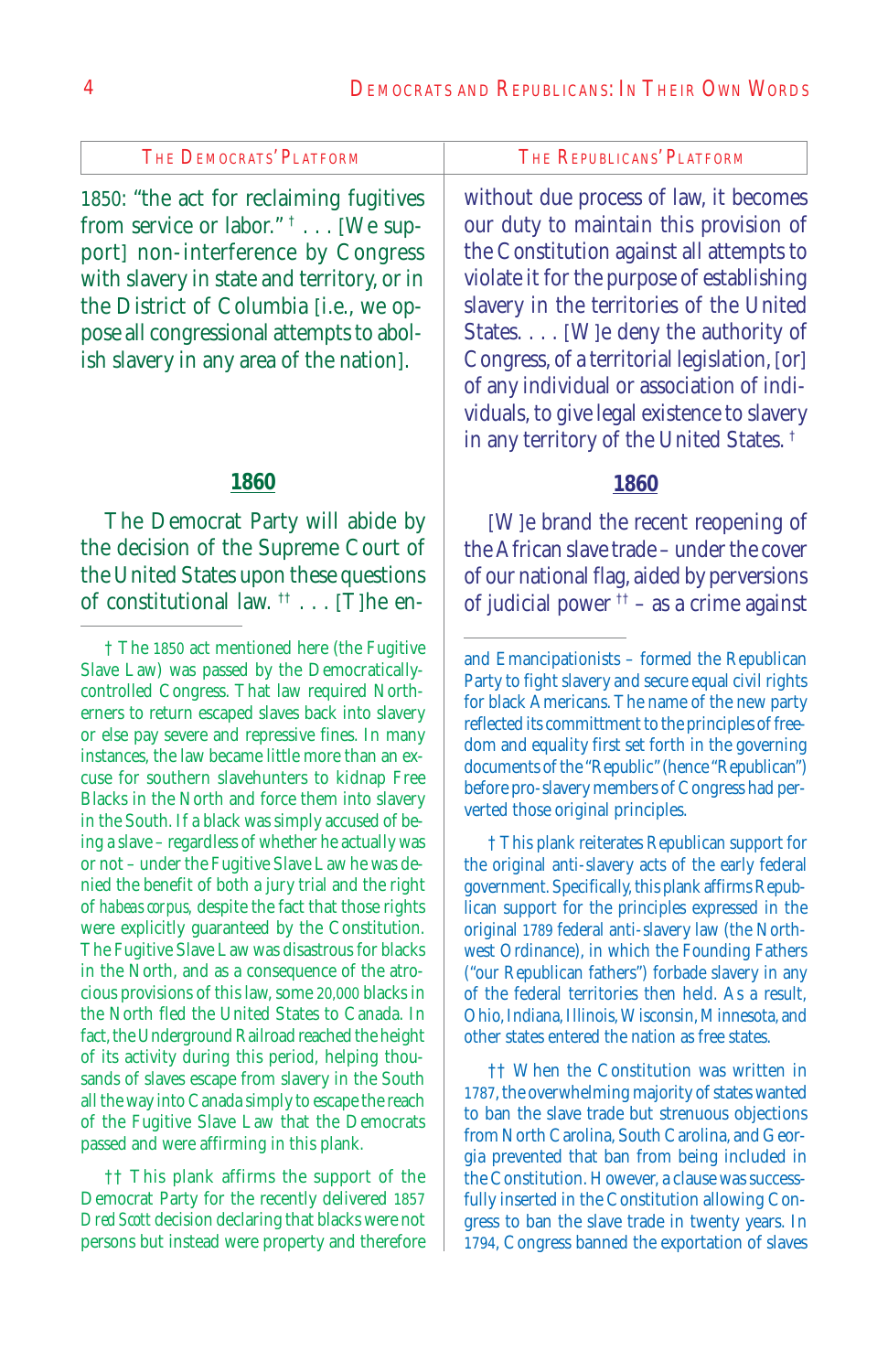actments of the state legislatures to defeat the faithful execution of the Fugitive Slave Law † are hostile in character, subversive of the Constitution, and revolutionary in their effect.

had no rights. That infamous decision by the Court announced that African Americans "had no rights which the white man was bound to respect; and that the Negro might justly and lawfully be reduced to slavery for his benefit." Not only did Democrats affirm their support for this decision with this plank in their platform but they even distributed copies of the *Dred Scott* decision along with their platform to affirm their belief that it was proper to have slavery and to hold African Americans in bondage.

† The attempts by the "state legislatures to defeat the faithful execution of the Fugitive Slave Law" (refer to the note about this law on previous page) refer to what were called "Personal Liberty Laws" passed by Northern anti-slavery states. These laws provided that if an individual was accused of being a slave, he could have the benefit of an attorney, the right of *habeas corpus,* and a jury. They also prohibited state officials from assissting in the return of any fugitive slave. Each of these legal protections were direct affronts to the atrocious federal law.

The Fugitive Slave Law, passed by the Democratic Congress, had been designed to assist slave owners. For example, under that law a \$10 fee was paid to a federal official who ruled that a black was a runaway slave but only \$5 was paid if he ruled that the black was free. Not surprisingly in the decade following the passage of the Fugitive Slave Law, 332 individuals were ruled to be runaway slaves but only 11 free. Furthermore, under the Fugivite Slave Law, federal marshals were authorized to impress *any* citizen into hunting for a slave, thereby making every citizen – even anti-slavery citizens – assist in sending escaped slaves back into slavery. The "Personal Liberty Laws" about which the Democratic platform here complains were an attempt by Northern states to protect the constitutional rights of African Americans.

humanity and a burning shame to our country and age; and we call upon Congress to take prompt and efficient measures for the total and final suppression of that execrable traffic. ††

out of any state, and on January 1, 1808 – in accordance with the constitutional provision – Congress completely banned the slave trade. In the 1857 *Dred Scott* decision, the U. S. Supreme Court – disregarding the constitutionally-authorized ban – declared that Congress could *not* interfere with slavery or prohibit it in *any* territory, thereby "reopening the African slave trade [through] perversions of judicial power."

†† Republicans won the election of 1860 and, in accordance with this plank in their platform, they begin to take action to end slavery. For example, in 1862, they passed a federal law prohibiting slavery in the federal territories – a direct affront to the 1857 *Dred Scott* decision in which the U. S. Supreme Court had forbidden Congress from ending slavery in any territory. In 1863, Lincoln issued the Emancipation Proclamation – another act directly refuting the Supreme Court decision. The Republican Congress had indeed begun pursuing measures for the "total and final suppression of that execrable traffic."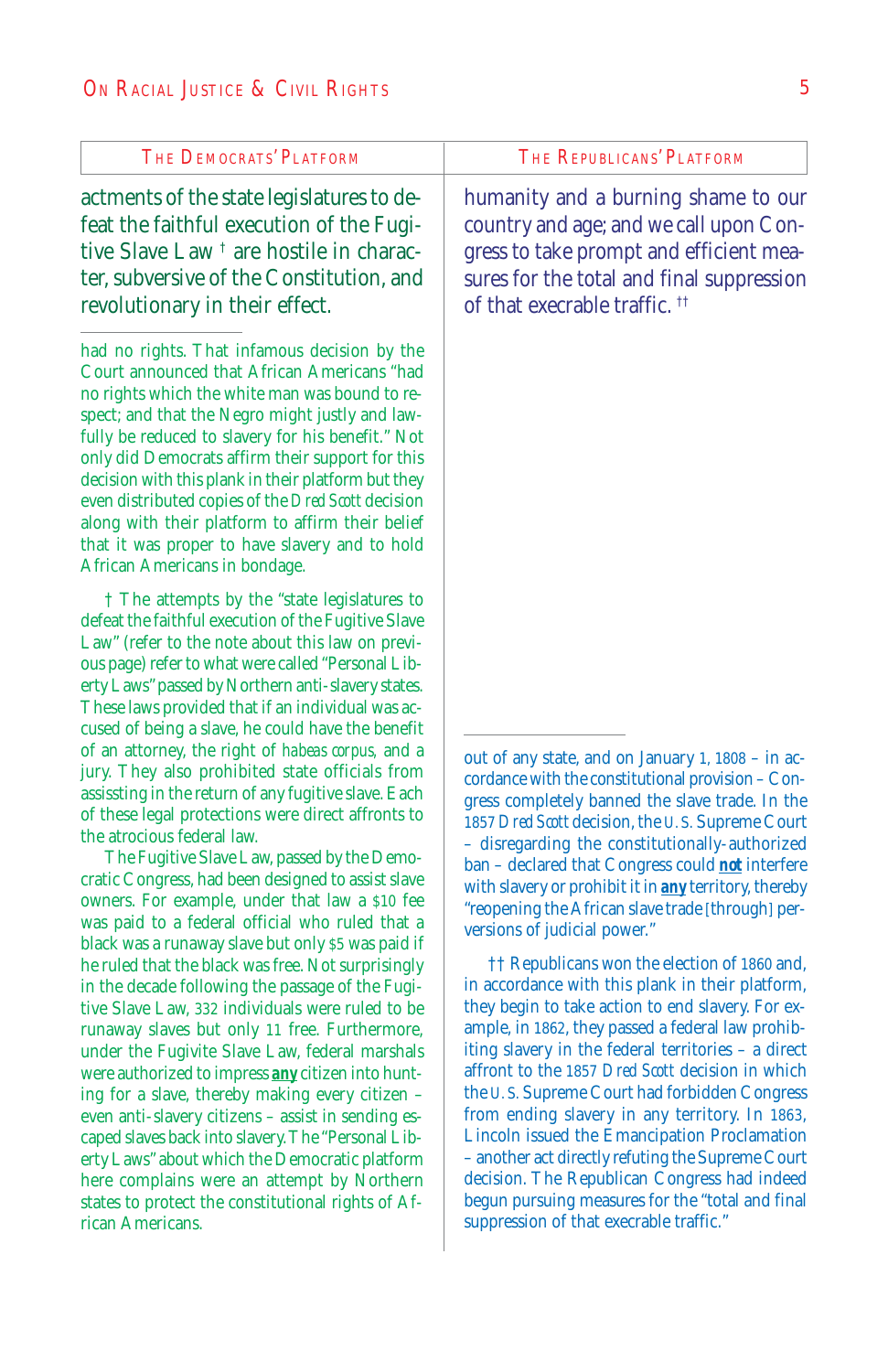#### **1864**

The direct interference of the military authorities of the United States in the recent elections held in Kentucky, Maryland, Missouri, and Delaware † was a shameful violation of the Constitution; and a repetition of such acts in the approaching election will be held as revolutionary, and resisted with all the means and power under our control.

#### **1864**

As slavery was the cause and now constitutes the strength of [the Civil War], † and as [slavery] must be always and everywhere hostile to the principles of republican government, justice and the national safety demand its utter and complete [elimination] from the soil of the Republic; and while we uphold and maintain the acts and proclamations by which the government in its own defense has aimed a deathblow at this gigantic evil, we are in favor, furthermore, of such an amendment to the Constitution as shall terminate and forever prohibit the existence of slavery within the limits of the jurisdiction of the United States.<sup>††</sup>

†† In 1860, the Republicans – for the first time in history – had won the national elections and in 1861 therefore took control of the Presidency, House, and Senate. They promptly passed a number of civil rights laws, including laws abolishing slavery in all U. S. territories and in Washington, D.C.They also passed laws that began to open courts of justice to allow African American participation.

Even though they had already "aimed a deathblow at this gigantic evil," they realized that progress through such laws was too slow. They therefore called for a constitutional amendment to give them a single means to finally and totally end the evil.This platform plank was the first official call by a political party for what became the 13<sup>th</sup> Amendment to the Constitution abolishing slavery.

<sup>†</sup> At the outbreak of the Civil War, the eleven pro-slavery states that seceded from the Union to form the slave-holding Confederate States of America were almost completely Democratic; in fact, every southern Democratic member of the U. S. Congress gave up his seat and joined the Confederacy. However, the states of Kentucky, Maryland, Missouri, and Delaware (called "border states" because they were the buffer states caught between the Union States and the Confederate States) did not secede, even though they were pro-slavery and largely Democratic. When the election of 1864 occurred, the proslavery forces in those border states used violence to keep anti-slavery Republicans from voting. Federal troops were therefore sent in to protect the ballot boxes and ensure that all citizens could vote. It was this protection of voting rights through the use of federal troops that the Democrats here denounce.

<sup>†</sup> Many today assert that the Civil War was *not* over slavery, but historical records prove otherwise. The secession documents of the Southern states that left the Union, as well as the official documents of the Confederate States of America, describe that Southern nation as a confederation of "slave-holding" states. According to historical records, slavery *was* the primary distinction between the North and the South, and Rebels were therefore fighting for the existence of a slave-holding nation.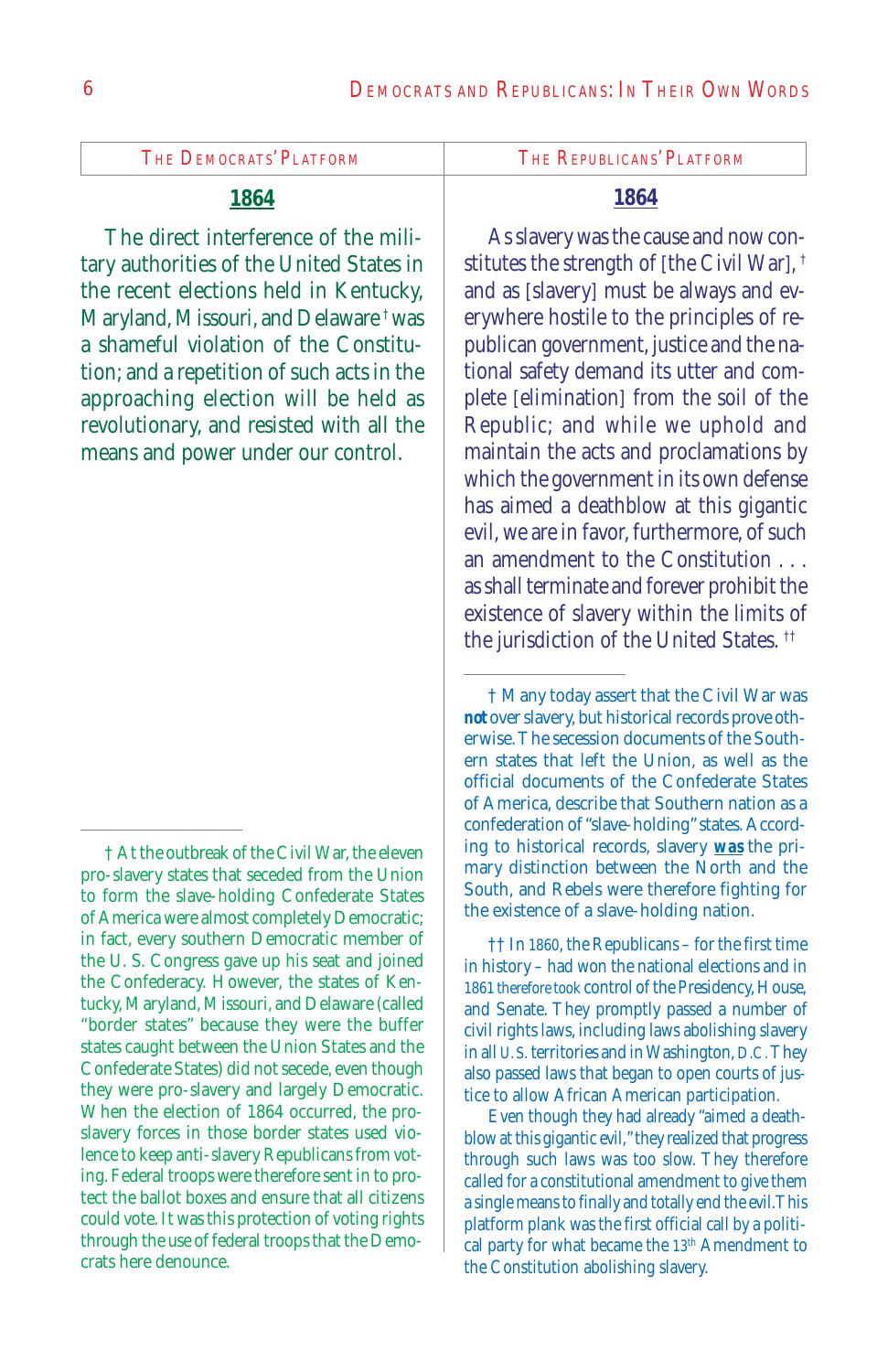| <b>THE DEMOCRATS' PLATFORM</b>                                                                                                                                                                                                                                                                                                                                                                                 | THE REPUBLICANS' PLATFORM                                                                                          |
|----------------------------------------------------------------------------------------------------------------------------------------------------------------------------------------------------------------------------------------------------------------------------------------------------------------------------------------------------------------------------------------------------------------|--------------------------------------------------------------------------------------------------------------------|
| 1868                                                                                                                                                                                                                                                                                                                                                                                                           | 1868                                                                                                               |
| The Democratic party demand [s]<br>the abolition of the Freedmen's<br>Bureau and all political instrumentali-<br>ties designed to secure Negro su-<br>premacy. $\dagger$ Instead of restoring the<br>Union, it [the Republican Party] has -<br>so far as in its power - dissolved it, and<br>subjected ten states, in time of pro-<br>found peace, to military despotism and<br>Negro supremacy. <sup>††</sup> | This Convention declares its sympa-<br>thy with all the oppressed people which<br>are struggling for their rights. |

†† The years from 1865-1868 were marked *not* by profound peace – as Democrats here claim – but rather by profound *violence*, with numerous deadly mob attacks against African Americans. The ten states that were "subjected to military despotism and Negro supremacy" were ten of the Democratic states that had seceded from the Union during the Civil War to form the slave-holding nation of the Confederate States of America. The "despotism" to which those states were subjected included the federal requirement that the southern states rewrite their state constitutions, and have citizens in those states ratify those new constitutions, to recognize the civil rights of African Americans.

Since the newly enfranchised black voters outnumbered white voters in many Democratic southern states, only if blacks were prevented from voting couold the civil rights provisions in the state constitutions be defeated. Therefore, massive riots erupted in many southern Democratic states, with Democrats attacking black voters on their way to the polls and causing the deaths of thousands. Federal troops were eventually sent in to quell the violence and allow voting to proceed. With federal protection of black voters, those constitutions eventually did pass, thus providing civil rights for African Americans. (Unfortunately, however, within ten years, those states were released from Reconstruction and federal troops were withdrawn. Democrats regained control of those states and revised their constitutions to *exclude* civil rights for blacks.)

Therefore, this platform statement is patently false: there was *no* profound peace, and the "military despotism" about which Democrats here complain was simply the use of federal troops to protect ballot boxes and allow African Americans to vote.

<sup>†</sup> The "political instrumentalities" that the Democrats believed were "designed to secure Negro supremacy" included not only the Freedman's Bureau but also the various civil rights laws that had been passed by Republicans. By 1868, Republicans had not only abolished slavery but also passed civil rights laws repealing the Fugitive Slave Act, removing color restrictions, and opening juries, marriage, voting, employment, education and military service to African Americans. Democrats vehemently opposed each of those civil rights laws, and Democratic President Andrew Johnson even vetoed several of the bills, but Republicans had overridden each of his vetoes. So opposed were Democrats to equality for African Americans that at the passage of the 13<sup>th</sup> Amendment to the Constitution abolishing slavery, only 19 of the 82 Democrats (23%) voted to end slavery while 100 percent of Republicans – 118 of 118 – voted for the Amendment. Democrats were so accustomed to the suppression of black Americans that simply to give them equality – to make blacks and whites equal under the law – meant "Negro supremacy" to the Democrats, which they condemn in this platform.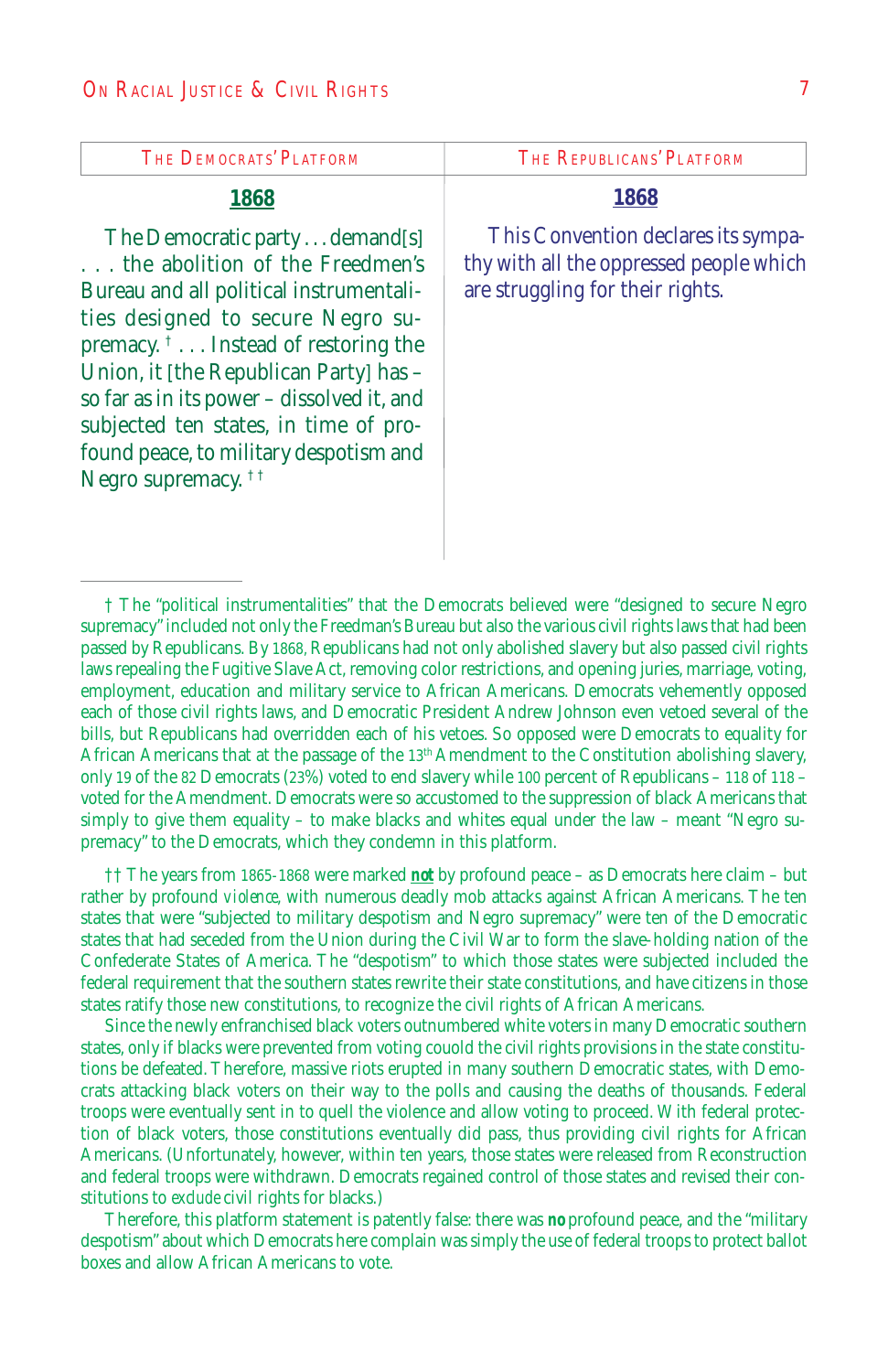### **1872**

We pledge ourselves to maintain the union of these states, emancipation, and enfranchisement, and to oppose any reopening of the questions settled by the 13<sup>th</sup>, 14<sup>th</sup>, and 15<sup>th</sup> Amendments of the Constitution. † We demand the immediate and absolute removal of all disabilities imposed on account of the rebellion [Civil War] †† which was finally subdued seven years ago, believing that universal amnesty will result in complete pacification in all sections of the country.

† This is a false and misleading promise, for Democrats had relentlessly opposed those Amendments – and the civil rights laws based on them. Not only had Democrats stridently opposed the 13th Amendment (see note on p. 7 about this Amendment), but not a single Democrat in Congress voted either for the 14<sup>th</sup> Amendment (declaring that former slaves were full citizens and therefore entitled to all the rights and privileges of any other citizen in the state in which they lived) or the 15<sup>th</sup> Amendment (granting explicit voting rights to black Americans). In fact, in the civil rights bill of 1871 to punish Klan violence, not one Democrat in Congress voted for that bill. The same was true with other major civil rights laws. Therefore, voting records prove this platform declaration by Democrats to be patently false.

†† The "disabilities" about which Democrats here complain were restrictions that Congress had placed upon the most strident racist individuals and states after the War. For example, Congress required that before the former Confederate States could be readmitted, they must first ratify both the 13<sup>th</sup> and 14<sup>th</sup> Amendments (and the 14<sup>th</sup> Amendment forbid former Rebels from holding office), and then create new state constitutions that guaranteed equal civil rights for black Americans. These "disabilities" – necessary to ensure that progress was made in civil rights – had a direct negative impact upon Democrats since virtually every Confederate was also a Democrat.

### **1872**

During eleven years of [congressional] supremacy, it [the Republican Party] has. . . . suppressed a gigantic rebellion, emancipated four millions of slaves, decreed the equal citizenship of all, and established universal suffrage [voting]. Complete liberty and exact equality in the enjoyment of all civil, political, and public rights should be established and effectually maintained throughout the Union by efficient and appropriate state and federal legislation. † Neither the law nor its administration should admit any discrimination in respect of citizens by reason of African Americans, creed, color, or previous condition of servitude.

<sup>†</sup> Republicans were first elected as the majority party in 1861. Over the next eleven years, they passed almost two dozen civil right laws – and three constitutional amendments – to reverse the barriers of discrimination, segregation, and institutional racism.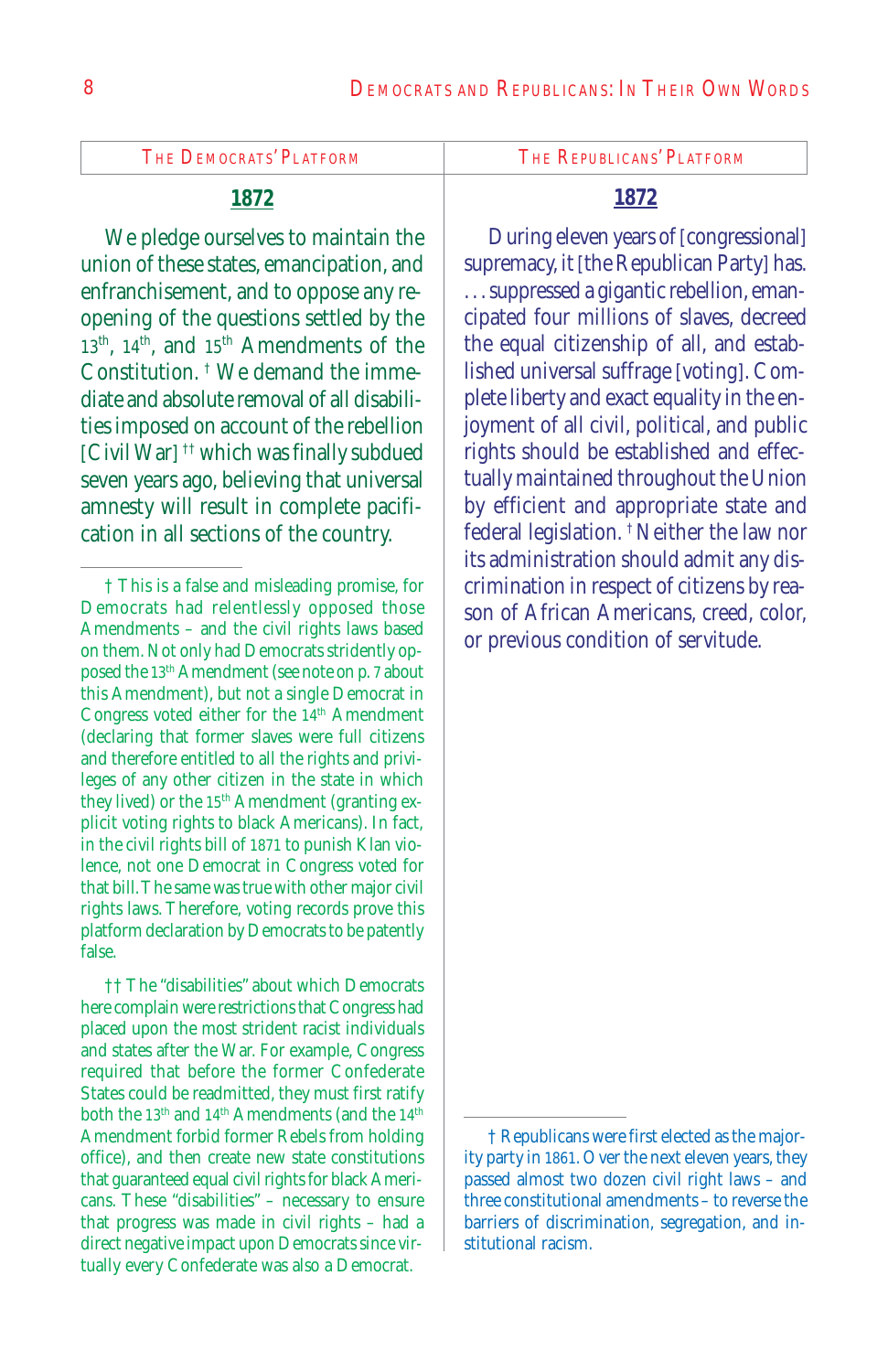#### **1876**

The Democratic Party of the United States . . . reaffirm[s] our faith in the permanence of the federal union, our devotion to the Constitution of the United States, with its amendments universally accepted † as a final settlement of the controversies that engendered civil war; and do here record our steadfast confidence in the perpetuity of Republican self-government, in absolute acquiescence in the will of the majority,  $\uparrow$  + the vital principle of republics – . . . [and] in the equality of all

†† Democrats said they were willing to abide by the will of the majority but they used several means to keep blacks from being part of that majority. After regaining control of the south in 1876, Democratic state legislatures enacted poll taxes, literacy tests, "grandfather" clauses, multiple ballots, hide-and-seek polling places, Black Codes ( Jim Crow laws), forced segregation, white-only primaries, property ownership requirements, and annual voter registration fees to prevent blacks from having any voice and to exclude them from being part of any majority. Therefore, the clause in this platform affirming the "will of the majority" actually means only the *white* majority.

#### **1876**

When, in the economy of Providence, this land was to be purged of human slavery, and when the strength of government of the people by the people and for the people was to be demonstrated, the Republican Party came into power. . . . The Republican Party has preserved . . . the great truth spoken at its cradle, that "all men are created equal, that they are endowed by their Creator with certain inalienable rights among which are life, liberty, and the pursuit of happiness, that for the attainment of these ends, governments have been instituted among men, deriving their just powers from the consent of the governed." Until these truths are cheerfully obeyed – and if need be vigorously enforced – the work of the Republican party is unfinished. The permanent pacification of the Southern section of the Union, and the complete protection of all its citizens in the free enjoyment of all their rights, are duties to which the Republican Party is sacredly pledged.

<sup>†</sup> This statement is completely false. Just as the Democrats had fought every civil rights bill and amendment to the Constitution (see note on p. 7 about opposition to the Amendments), they were still doing so at the time this platform declaration was written.For example, in the 1875 civil rights bill to prohibit segregation and racial discrimination, not one Democrat in Congress voted for that bill. Significantly, Republicans did pass that bill over the strident and virtually unanimous opposition of Democrats, but following its passage, it would be another 69 years before the next civil rights law was passed. Why? Because in 1876, Democrats gained control of the U. S. House, and with a divided Congress, Democrats successfully blocked any further progress in the civil rights arena until the mid 1960s.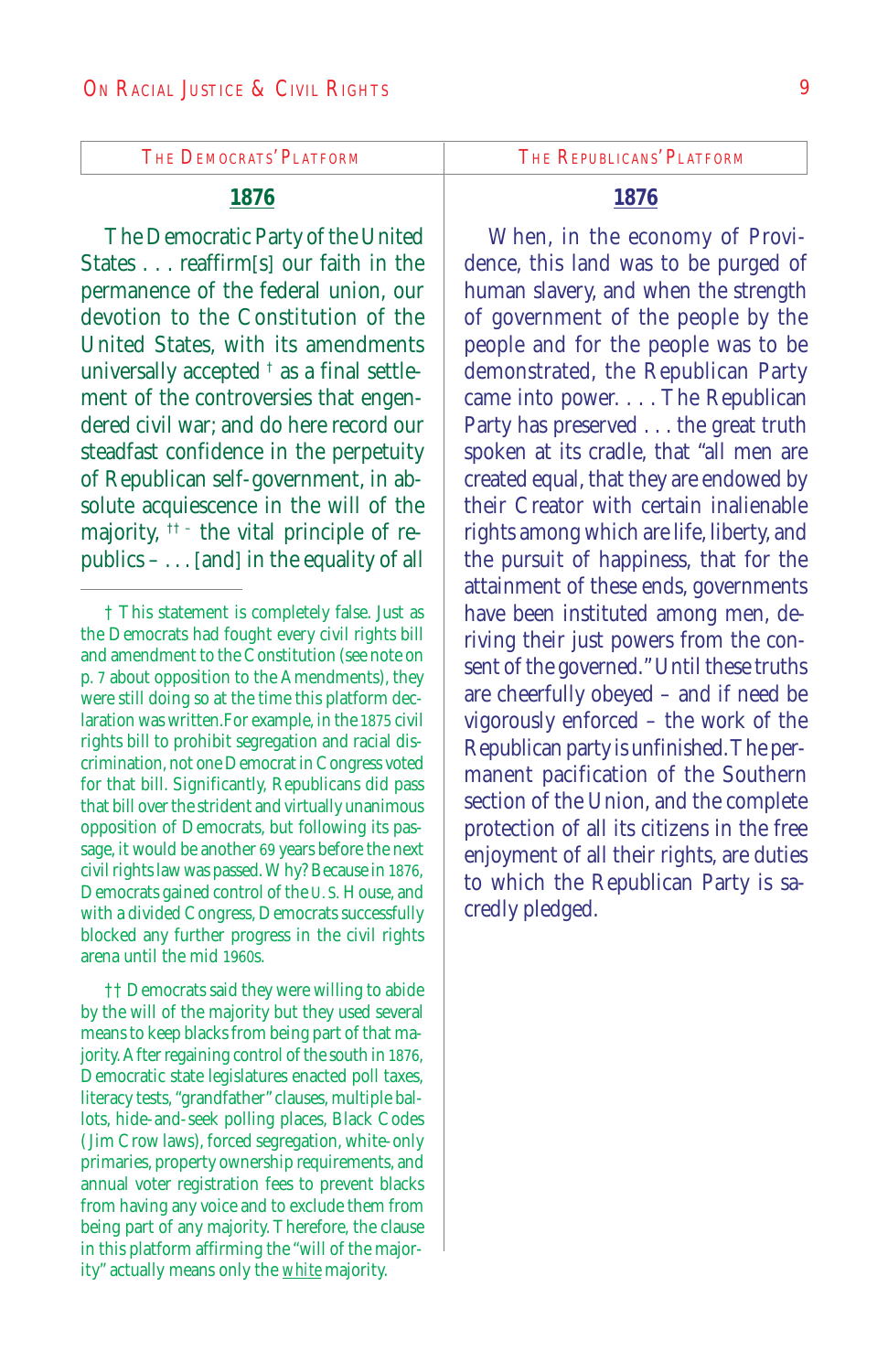citizens before just laws of their own enactment, . . . [as well as] in the faithful education of the rising generation †

#### **1880**

The existing administration is the representative of conspiracy only, † † and

† Democratic support for the "faithful education of the rising generation" did not include education for African Americans. In fact, 87 percent of the Democrats in Congress voted against the 1872 education bill to help African Americans. Segregated, inferior, and dilapidated schools for blacks became the norm in the southern states under Democratic control.

The Democrats were outspoken in their attempts to segregate African Americans from public schools For example, in 1872 Democratic U. S. Representative James Harper of North Carolina widely distributed a piece called: "Separate Schools for Whites and Colored with Equal Advantages; Mixed Schools Never!" And in 1875, the Democratic Executive Committee of Ohio issued a piece on public education to "expose" what they called the dirty "tricks" of the Republicans, complaining: "The Only Positive Action of the Republican Party on the School Question in Ohio, is to Destroy the System by Requiring that Whites and Blacks be Educated Together."

The Democratic opposition to open education for black youth sometimes went beyond words to acts of violence – as when Democrats burned eight schools in Memphis in which black youth were being taught. Additionally, since churches in the South frequently provided education for youth, such churches were also regularly burned . Therefore – contrary to the Democrats' claim in this platform – the evidences of the widespread Democratic opposition to equal education for black youth in those years are numerous and abundant, their support for "the furhtered education of the rising generations" meant only for white students.

† †The Democrats are here complaining about the manner in which Republican Rutherford B. Hayes (the President at that time) had

#### **1880**

It [the Republican Party] suppressed a rebellion which had armed nearly a million men to subvert the national authority. It reconstructed the Union of the States, with freedom instead of slavery as its cornerstone. † It transformed 4,000,000 human beings from the likeness of things to the rank of citizens. It relieved Congress from the infamous work of hunting fugitive slaves, <sup>††</sup> and charged it to see that slavery does not exist.

† This reference to a nation with "slavery as its cornerstone" refers to a famous speech by the same title given by Democrat Rep. Alexander Stephens of Georgia, who left Congress to become the Vice President of the Confederacy. In his speech ("African Slavery: The Corner-Stone of the Southern Confederacy"), Stephens first correctly acknowledged that the Founding Fathers had *never* intended for slavery to remain in America because their ideas "rested upon the assumption of the equality of races." But Stephens then declared: "This was an error. . . . Our new government [the Confederate States of America] is founded upon exactly the opposite idea; its foundations are laid – its cornerstone rests – upon the great truth that the Negro is *not* equal to the white man. That slavery – subordination to the superior race – is [the] natural and moral condition [of the Negro]. This – our new government – is the first in the history of the world based upon this great physical, philosophical, and moral truth." Thus, by defeating the Confederacy, Republicans had defeated the nation with "slavery as its cornerstone."

†† See the notes about the Fugitive Slave Law and its repeal on pp. 4-5.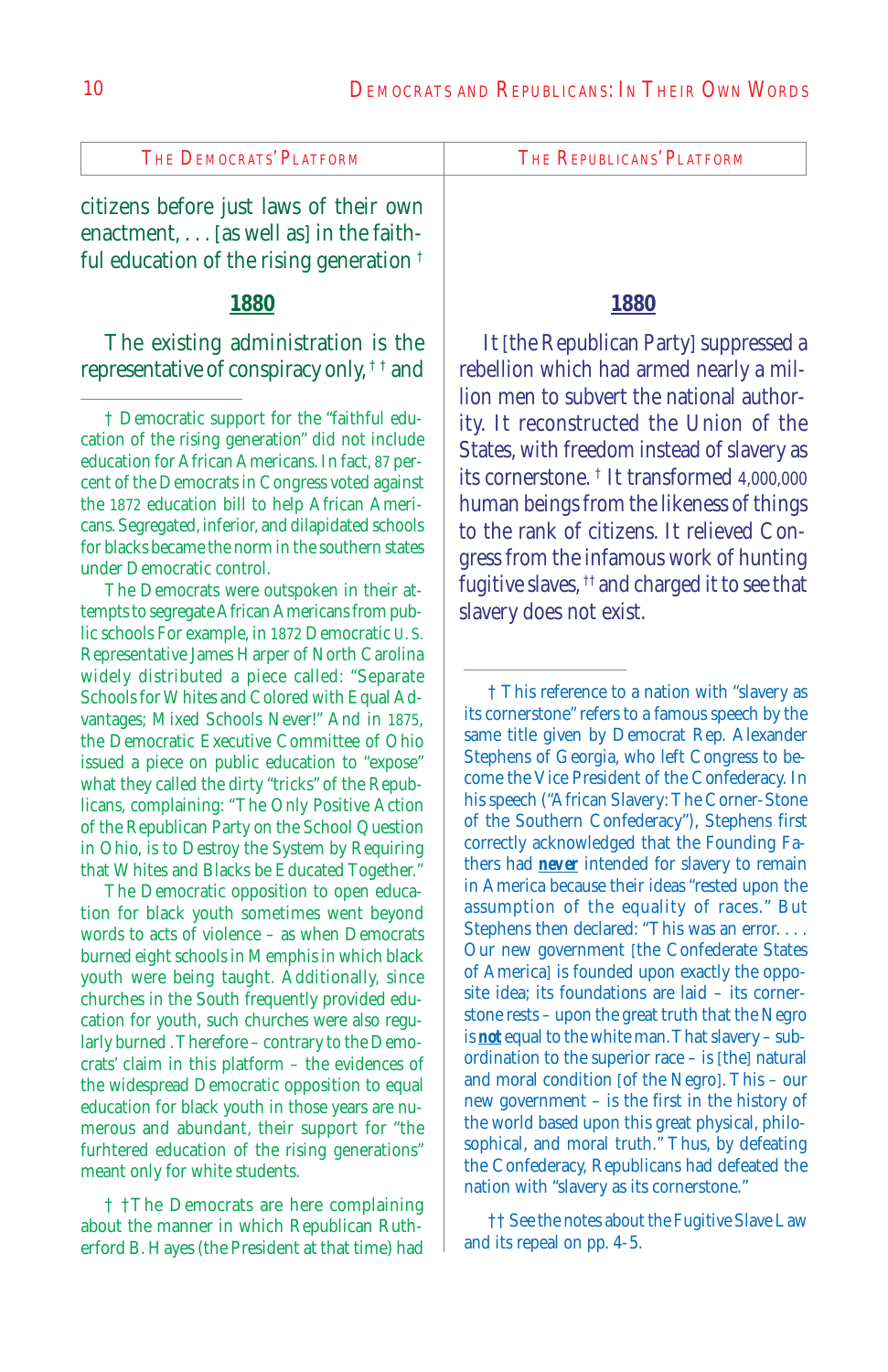| <b>THE DEMOCRATS' PLATFORM</b>                                                                                                                                                                                                                                                           | THE REPUBLICANS' PLATFORM |
|------------------------------------------------------------------------------------------------------------------------------------------------------------------------------------------------------------------------------------------------------------------------------------------|---------------------------|
| its claim of right to surround the bal-<br>lot-boxes with troops and deputy mar-<br>shals, to intimidate and obstruct the<br>election, and the unprecedented use of<br>the veto to maintain its corrupt and des-<br>potic powers, insult the people and im-<br>peril their institutions. |                           |
|                                                                                                                                                                                                                                                                                          |                           |

won the presidency, claiming that the outcome of the 1876 election was the result of a "conspiracy."

The 1876 election had been between Republican Rutherford B. Hayes and Democrat Samuel Tilden, and 185 electoral votes were needed for either to win the presidency. When the votes were counted, Democrat Tilden had received 184 electoral votes and Republican Hayes had received 165. Neither had received the necessary votes, but there was a total of 20 disputed electoral votes that had not been counted. If Republican Hayes received all 20 of those votes, he would became President; if Democrat Tilden received even one of those votes, he would became President.

The uncounted votes came primarily from the disputed southern states of Florida, Louisiana, and South Carolina. In those three states, dual election results had been reported – one tally in each state showed Republicans had won, the other tally showed Democrats had won. In each of those three states, Democrats had been extremely active both in suppressing the black vote through violence and in altering the counts at the ballot box. Democrats therefore claimed that they had won those three states. However, Republicans counted the suppressed African American votes and ignored the fraudulent votes. They therefore claimed that they had won those three states.

Since the Electoral College did not count the disputed votes, and since neither presidential candidate could win without them, Congress was required to determine who would become President. A commission of 15 members was convened to hear the issue. The commission investigated and determined that there had been voter suppression through the killing, injuring, and intimidation of black Americans by Democrats. The commission therefore awarded the election to Republican Rutherford B. Hayes. The Democratic House, however, refused to ratify the findings of the commission and threatened a filibuster. The result was that America remained without a President.

This situation continued for four months until a solution, known as "The Great Compromise," was proposed. Democrats offered to ratify the commission's report – but only if the last federal troops were withdrawn from Florida, Louisiana, and South Carolina, thereby officially ending Reconstruction in the South. If Republicans did not agree to the Democratic proposal, America would have no President. The proposal was finally agreed to, and federal troops departed from the three remaining states in which they had been stationed. (Following the withdrawal of those last federal troops, from that point forward the South became known as the "solid Democratic South.") As a result of this agreement, Rep. Rutherford B. Hayes became President, and because of these circumstances, Democrats complain that "the existing administration is the representative of conspiracy only."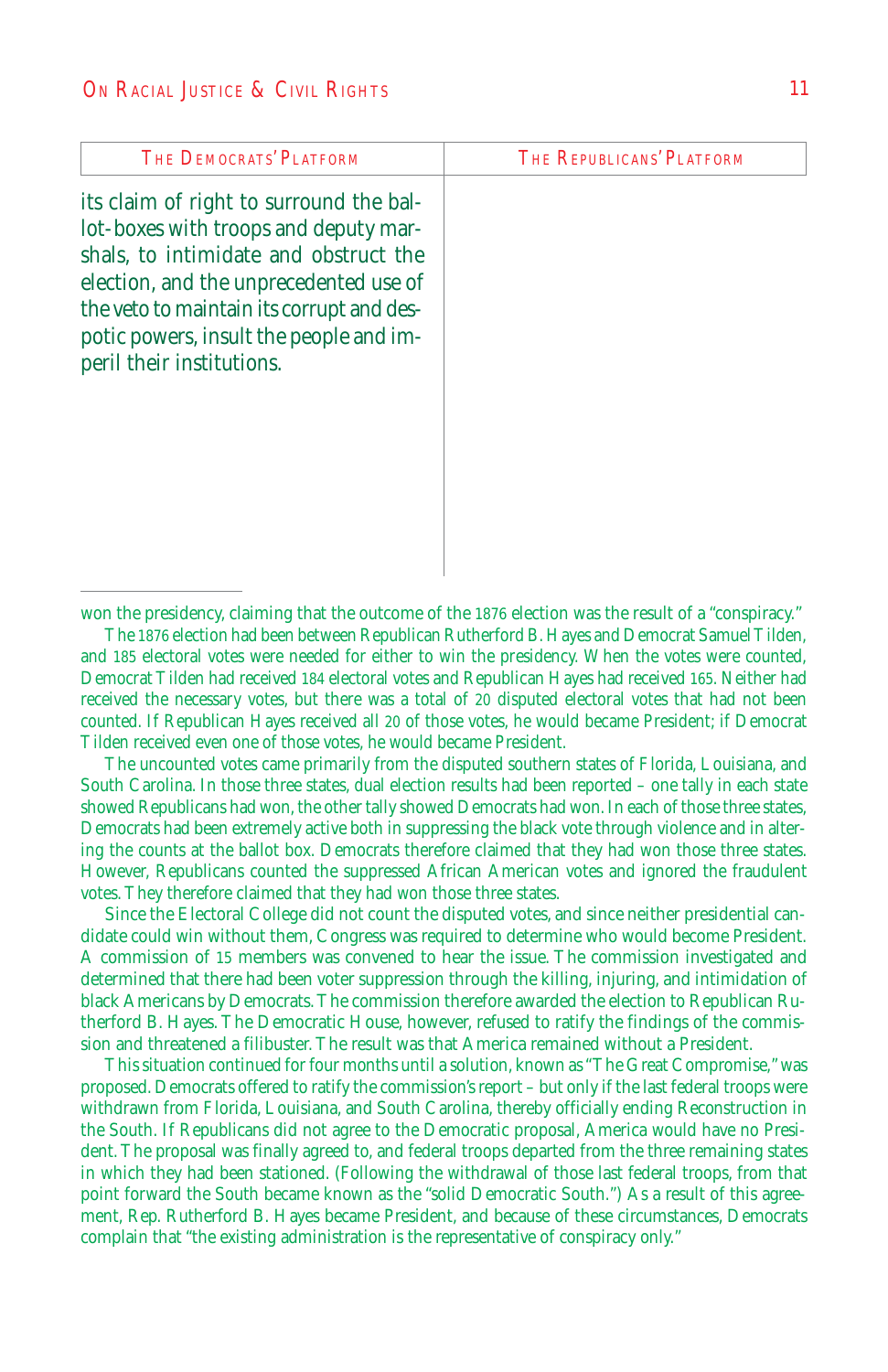#### **1884**

Asserting the equality of all men before the law, we hold that it is the duty of the government in its dealings with the people to mete out equal and exact justice to all citizens of whatever nativity, race, color, or persuasion (religious or political). We believe in a free ballot † and a fair count, and we recall to the memory of the people the noble struggle of the Democrats in the Forty-fifth and Forty-sixth Congresses by which a reluctant Republican opposition was compelled to assent to legislation making everywhere illegal the presence of the troops at the polls,  $\dagger$  as the conclusive proof that a Democratic administration will preserve liberty with order.

#### **1884**

The Republican Party, having its birth in a hatred of slave labor and a desire that all men may be truly free and equal,  $\dagger$  is unalterably opposed to placing our workingmen in competition with any form of servile labor.  $\mathfrak{f}^{\dagger} \dots$  We extend to the Republicans of the South – regardless of their former party affiliations – our cordial sympathy; and we pledge to them our most earnest efforts to promote the passage of such legislation as will secure to every citizen of whatever race and color the full and complete recognition, possession, and exercise of all civil and political rights.

<sup>†</sup> Significantly, contrary to this claim, it was *only* Democratic state legislatures that instituted poll taxes to limit African American influence, thus conclusively refuting their claim of a belief in a "free" ballot.

<sup>††</sup> See note on pp. 10-11 explaining how Reconstruction came to an end when federal troops were removed from the polls.

<sup>†</sup> See note on the birth of the Republican Party on p. 3.

<sup>††</sup> While there were many forms of "servile labor," two of the most repugnant included that instituted under the "Black Codes" and that of forced apprenticeships, both of which became widespread in the South in the years following the Civil War. The "Black Codes" created criminal offenses for minor charges such as vagrancy (often imposed against a black when he was looking for a job), insubordination, disrespect, and other such verbal "offenses" that resulted in jail time. The "convicted" individual was sentenced to plantation labor that often was the equivalent of slavery. Forced apprenticeships were similar, but were imposed on black minors rather than adults. Black youth were forcibly taken from parents and forced into "apprenticeships" that were nothing more than a means of cheap labor for former slave owners.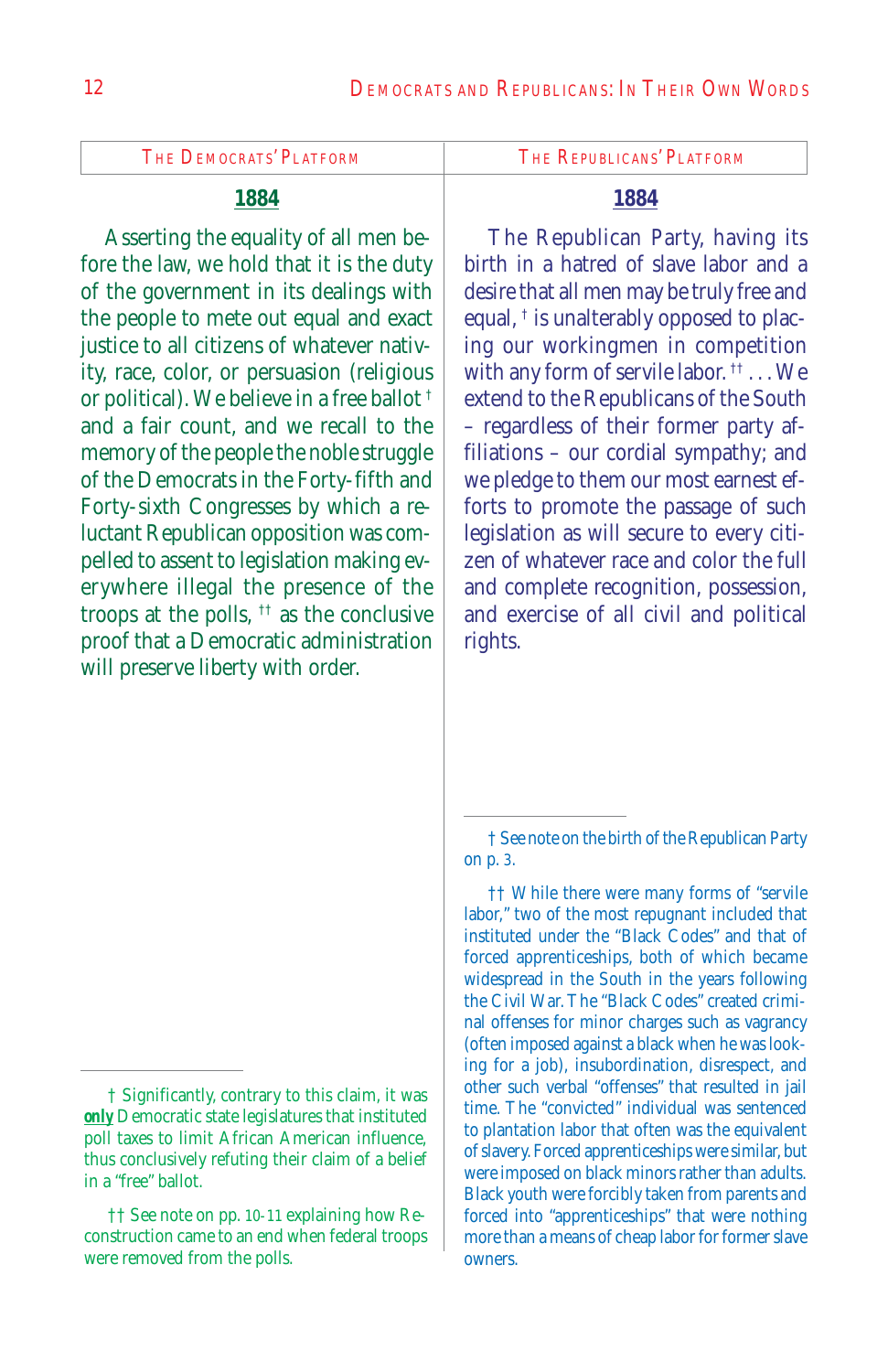#### **1888**

No mention of racial equality or civil rights.

#### **1888**

We reaffirm our unswerving devotion to the national Constitution and the indissoluble Union of the States, to the autonomy reserved to the States under the Constitution, to the personal rights and liberties of the citizens in all the states and territories of the Union, and especially to the supreme and sovereign right of every lawful citizen, rich or poor, native or foreign born, white or black, to cast one free ballot † in public elections and to have that ballot duly counted. We hold the free and honest popular ballot, and the just and equal representation of all the people, to be the foundation of our republican government and demand effective legislation to secure the integrity and purity of elections, †† which are the fountains of all public authority. We charge that the present administration and the Democratic majority in Congress owe their existence to the suppression of the ballot.

† See notes on poll taxes on pp. 9 and 11.

†† African American Rep. John Roy Lynch personally experienced vote-counting difficulties from those Democrats whom he described as "the ballot box stuffer [and] the shot-gun holder of the South." As he explained to a public gathering: "In my state, the 'official return' is an official fraud. When I ran for Congress in the Sixth District of Mississippi in 1880, I know that there were not less than 5,000 votes [cast] for me that were counted for the [Democrat] that ran against me. Now, bear in mind, the official report gave him 5,000 of my votes. . . . Now, I say that is wrong." Numerous other African American legislators experienced similar difficulties, and the records of multiple congressional hearings during that time confirm the massive voter fraud committed by Democrats against African American candidates.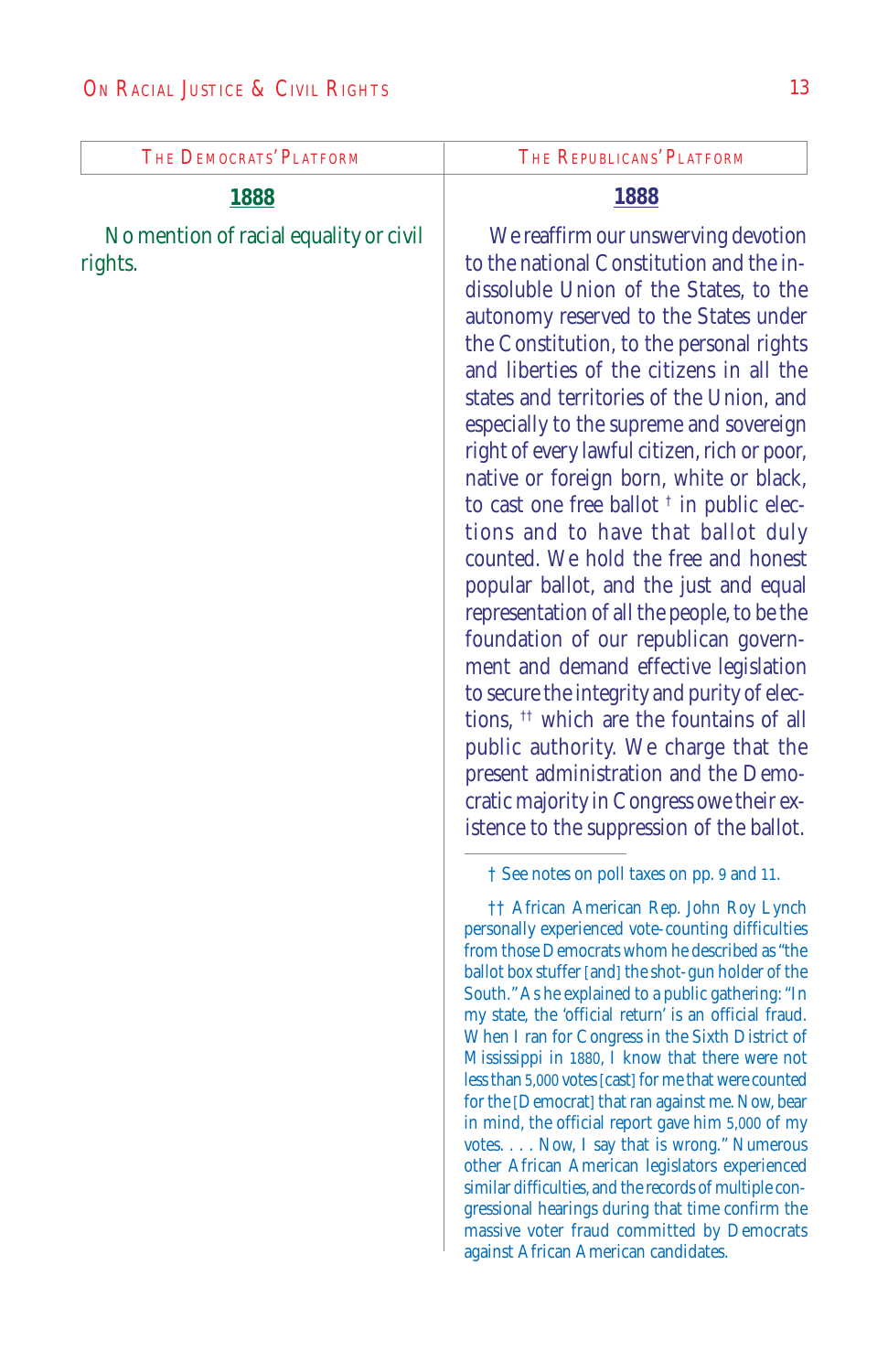### **1892**

We warn the people of our common country, jealous for the preservation of their free institutions, that the policy of federal control of elections to which the Republican party has committed itself is fraught with the gravest dangers. . . . It strikes at the North as well as at the South and injures the colored citizen even more than the white; † it means a horde of deputy marshals at every polling place, armed with federal power.

#### **1892**

We demand that every citizen of the United States shall be allowed to cast one free and unrestricted ballot in all public elections, † and that such ballot shall be counted and returned as cast; that such laws shall be enacted and enforced as will secure to every citizen, be he rich or poor, native or foreign-born, white or black, this sovereign right guaranteed by the Constitution. . . . We denounce the continued inhuman outrages perpetrated upon American citizens for political reasons in certain southern states of the Union. ††

† See the notes on poll taxes on pp. 9, 11 and 13.

It is indisputable historical fact that the Klan was started by Democrats. In fact, during congressional hearings on the subject, one prominent Democrat testified that the Ku Klux Klan "belongs to . . . our party – the Democratic Party." And the first Grand Wizard of the Ku Klux Klan was prominent Democrat Nathan Bedford Forrest, an honoree at the 1868 Democratic National Convention. Recall also that every Democrat in Congress voted against the 1871 bill to punish Klan violence (see note on p. 8 about this bill).

Why were blacks so often the target of Klan violence? According to African American U. S. Rep. John Roy Lynch: "More colored than white men are thus persecuted simply because they constitute in larger numbers the opposition to the Democratic Party." African American U. S. Rep. Richard Cain of South Carolina, a bishop of the AME denomination, agreed, declaring: "The bad blood of the South comes because the Negroes are Republicans. If they would only cease to be Republicans and vote the straight-out Democratic ticket there would be no trouble. Then the bad blood would sink entirely out of sight." It was these Democratic and Klan "inhuman outrages" to which Republicans here object.

<sup>†</sup> This was a completely erroneous assertion. The Democrats had engaged in extensive efforts to suppress black voting, and those efforts had been successful. For example, in Mississippi in 1892, there were 70,000 more blacks than whites in the state but white voters outnumbered black voters by a margin of 8 to 1. And in Birmingham, even though some 18,000 blacks lived in the city at the turn of the century, only 30 were eligible to vote. In Alabama and Florida, the number of black voters was reduced by nearly 90 percent, and by the 1940s, only 5 percent of blacks in the Democratic South were registered to vote. In fact, in 1965 in Selma, Alabama – a city with more black residents than white residents – the voting rolls were 99 percent white and only 1 percent black. Clearly, Democratic voter suppression efforts had been successful, however Republicans had sought to have federal protections at the polling places to protect African Americans from corrupt local officials, and it is to this practice of protecting black voters with federal marshals that Democrats here object.

<sup>††</sup> The "inhuman outrages" perpetuated upon African Americans in the South were largely committed through the Democrats' Ku Klux Klan.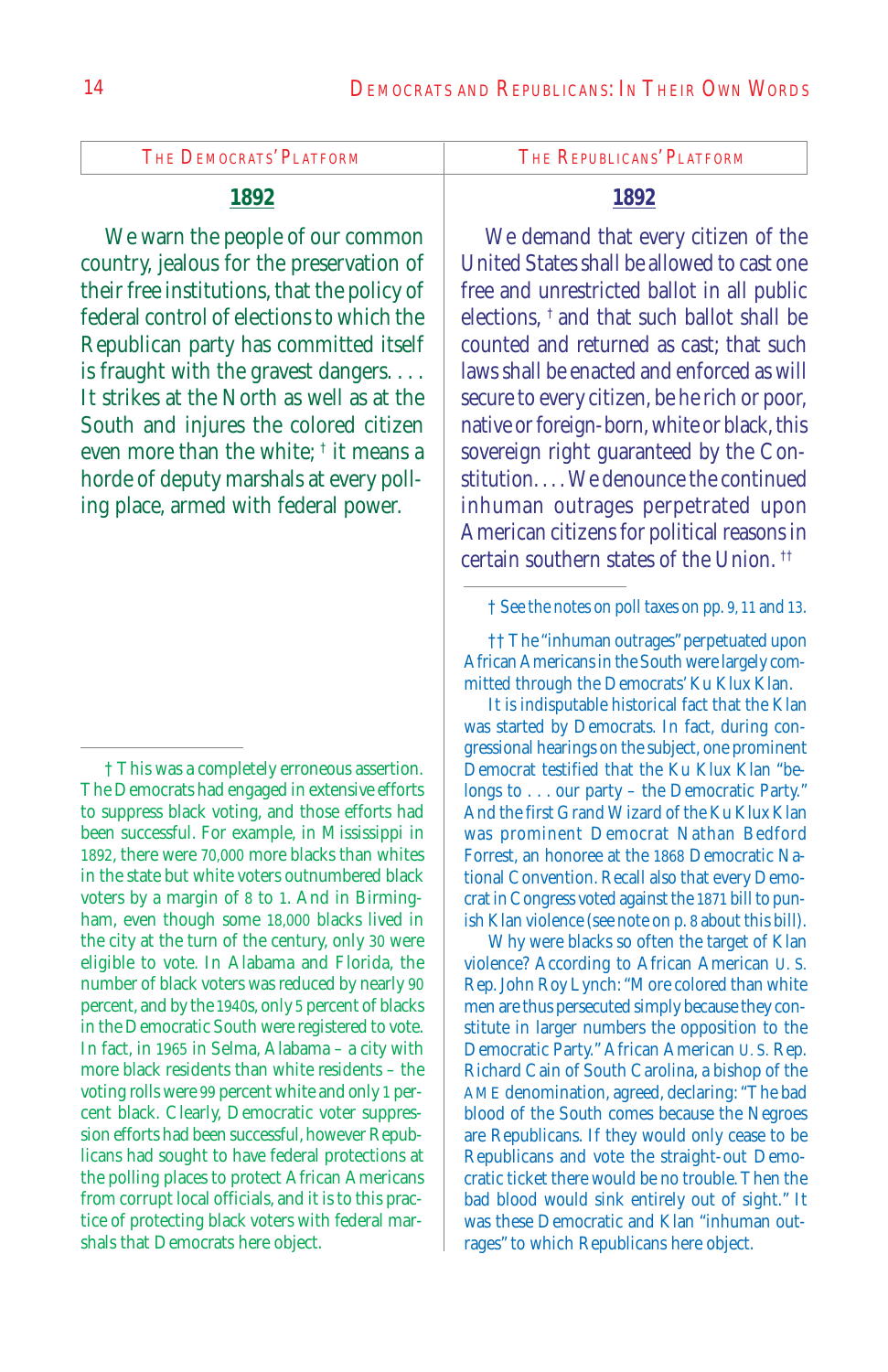#### **1896**

The Constitution of the United States guarantees to every citizen the rights of civil and religious liberty. The Democratic Party has always been the exponent of political liberty and religious freedom, † and it renews its obligations and reaffirms its devotion to these fundamental principles of the Constitution.

#### **1900**

No mention of racial equality or civil rights.

† This statement is completely erroneous. Not only had Democrats stridently opposed *all* of the two dozen civil rights laws passed to that point. In fact, in 1893 when Democrats won the Presidency, the House, and the Senate, they immediately passed laws repealing the civil rights laws that had not yet been struck down by the Supreme Court, and specifically repealed all civil rights laws protecting black voting rights or punishing Klan violence. They accomplished all of this within only two years after taking control of Congress.

Just as Democrats had opposed political liberty for African Americans they also opposed religious liberty. For example, in 1865, when the 13<sup>th</sup> Amendment was passed to abolish slavery, prominent African American minister Henry Highland Garnet was asked to preach a sermon in Congress to commemorate that happy event. With Republican support (no Democrats joined in inviting him to preach his sermon), Garnet did preach that sermon in Congress on Sunday, February 12, 1865, becoming the first African American to speak in the halls of Congress.

The records are indisputable and unequivocal that Democrats opposed both the political and religious freedoms of African Americans.

#### **1896**

We proclaim our unqualified condemnation of the uncivilized and preposterous practice well known as lynching, † and the killing of human beings suspected or charged with crime without process of law.

#### **1900**

It was the plain purpose of the Fifteenth Amendment to the Constitution to prevent discrimination on account of race or color in regulating the elective franchise. †† Devices of state govern-

†† Democrats had strenuously and unanimously opposed the 15<sup>th</sup> Amendment that provided voting rights for African Americans (see note on p. 8 regarding this Amendment). By 1900, Democrats began actively seeking a repeal of the 15<sup>th</sup> Amendment (as well as the 14<sup>th</sup> Amendment). As Democratic U. S. Senator Ben Tillman from South Carolina explained: "We made up our minds that the 14<sup>th</sup> and 15<sup>th</sup> Amendments to the Constitution were themselves null and void." According to prominent Democrat leader A. W. Terrell of Texas, the 15th Amendment was what he called "the political blunder of the century." Democratic U.S. Rep. Bourke Cockran of New York and Democratic U. S. Senator John Tyler Morgan of Alabama agreed with Terrell and were among the Democrats seeking a repeal of the 15<sup>th</sup> Amendment. In fact, Democratic U. S. Senator Samuel McEnery of Louisiana even declared: "I believe . . . that not a single south-

<sup>†</sup> Of all forms of violent intimidation, lynchings were by far the most effective. Between 1882 and 1964, 4,743 individuals were lynched – 3,446 blacks and 1,297 whites. Republicans led the efforts to pass federal anti-lynching laws and their platforms consistently called for a ban on lynching, but Democrats successfully blocked every anti-lynching bill and the Democratic platforms never did condemn lynchings.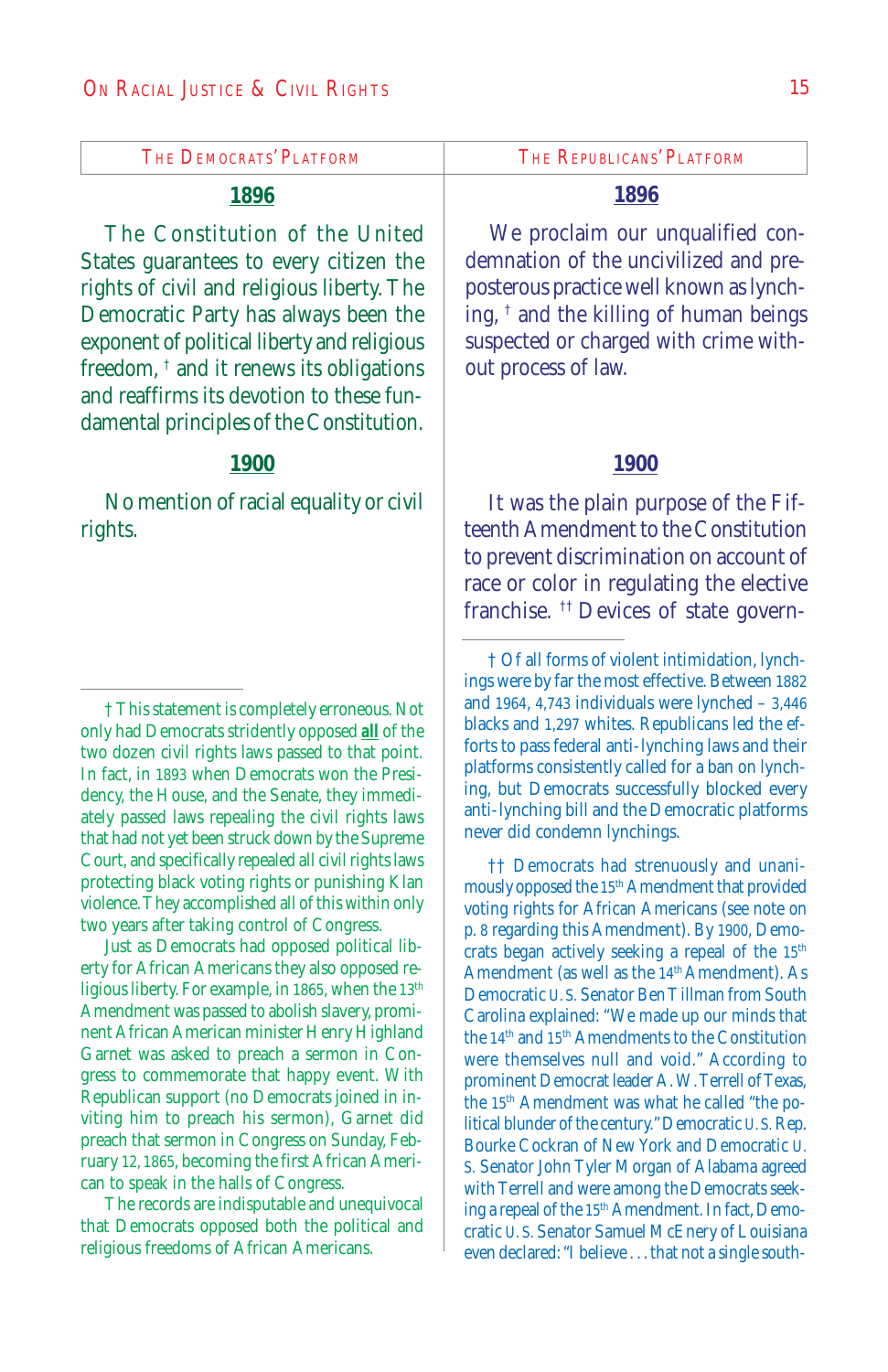|                         | ments whether by statutory or consti |
|-------------------------|--------------------------------------|
| The Democrats' Platform | The Republicans' Platform            |

#### **1904**

The race question has brought countless woes to this country. The calm wisdom of the American people should see to it that it brings no more. To revive the dead and hateful race and sectional animosities in any part of our common country means confusion, distraction of business, and the reopening of wounds now happily healed. †

ents, wnether by statutory or constitutional enactment, to avoid the purpose of this amendment are revolutionary and should be condemned. †

#### **1904**

We favor such congressional action as shall determine whether by special discrimination the elective franchise in any state has been unconstitutionally limited, and if such is the case, we demand that representation in Congress and in the electoral college shall be proportionately reduced as directed by the Constitution of the United States. ††

† For the dozen separate devices used by Democratic state governments to circumvent the 15th Amendment, see the note on p. 9.

†† The 14th Amendment, in establishing rights of citizenship and civil rights for African Americans, also included a provision declaring that states which abridged these freedoms would suffer a reduction in their representation at the Electoral College, thereby weakening their ability to influence a presidential election.

Because of the Black Codes and disenfranchisement tactics used by Democratic states in the South, the rights of citizenship of black Americans were seriously curtailed, including their right to vote. For example, in addition to the suppressive voting numbers given on p. 14, in 1890 in Mississippi, even though there were 70,000 more black voters than white voters, eligible white voters outnumbered eligible black voters by a margin of almost ten to one; in Alabama, the number of black voters was reduced from 181,000 in 1901 to only 3,000 in 1902; and in Texas, the number of black voters was reduced from almost 100,000 in the 1890s to only 5,000 by 1906. The above clause in the platform is calling for those states to be penalized under the 14<sup>th</sup> Amendment, with a loss in their representation at the Electoral College.

<sup>†</sup> Contrary to this claim, the "wounds" were *not* "happily healed." Lynchings were still occurring frequently and the Ku Klux Klan was entering its second national revival of membership and activity, with several Klan members at that time even being elected Democrats.

ern Senator would object to such a move." (The southern Senators were almost exclusively Democrats.) Fortunately, Democrats were unsuccessful in their efforts to repeal the 14<sup>th</sup> and 15<sup>th</sup> Amendments.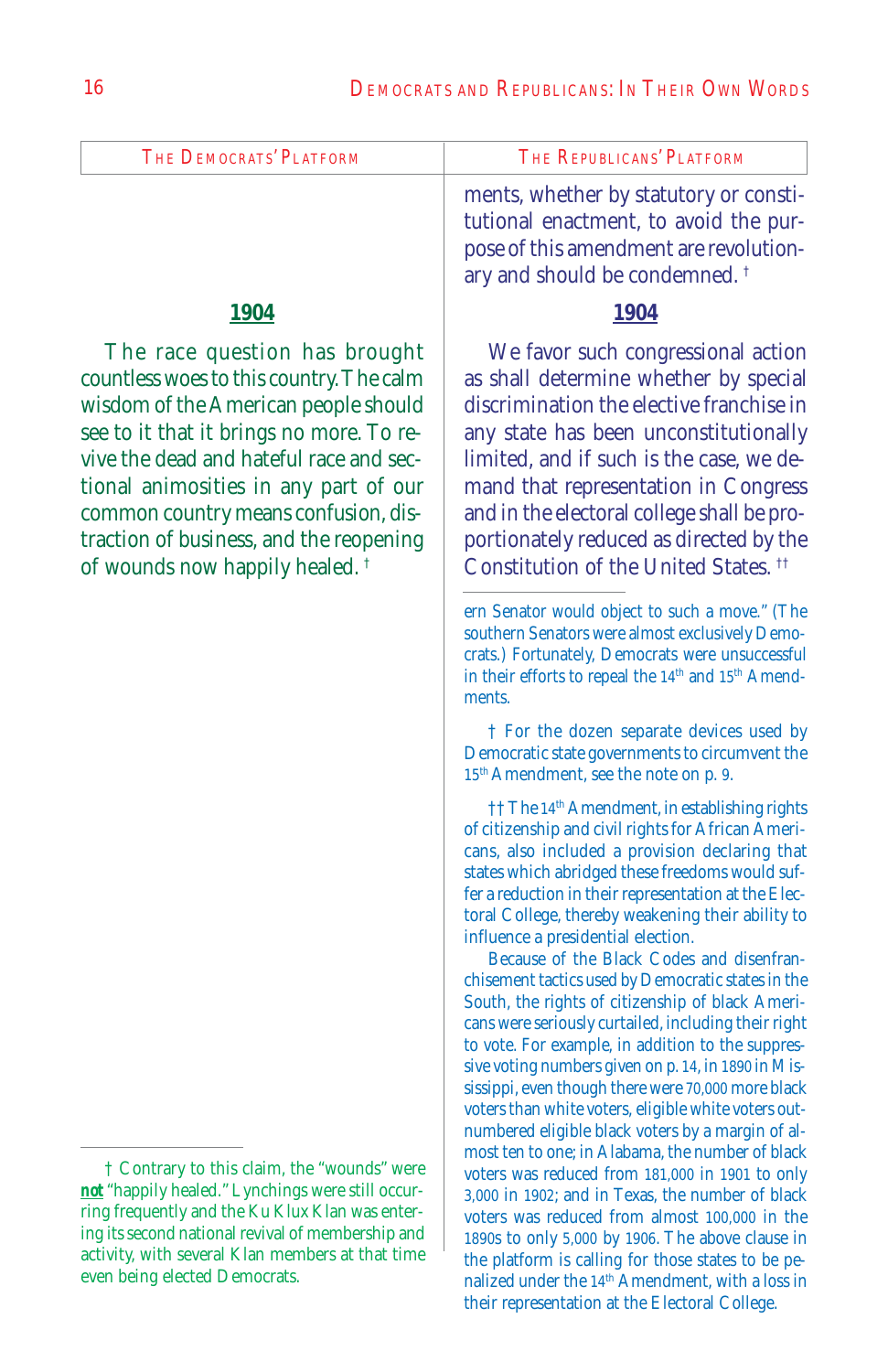| The Democrats' Platform                           | The Republicans' Platform                                                                                                                                                                                                                                                                                                                                                                                                                                                                                                                                                                                                                                                                                         |
|---------------------------------------------------|-------------------------------------------------------------------------------------------------------------------------------------------------------------------------------------------------------------------------------------------------------------------------------------------------------------------------------------------------------------------------------------------------------------------------------------------------------------------------------------------------------------------------------------------------------------------------------------------------------------------------------------------------------------------------------------------------------------------|
| <b>1908</b>                                       | <b>1908</b>                                                                                                                                                                                                                                                                                                                                                                                                                                                                                                                                                                                                                                                                                                       |
| No mention of racial equality or civil<br>rights. | The Republican party has been for<br>more than fifty years the consistent<br>friend of the American Negro. It gave<br>him freedom and citizenship. We de-<br>mand equal justice for all men with-<br>out regard to race or color; we declare<br>once more and without reservation for<br>the enforcement in letter and spirit of<br>the Thirteenth, Fourteenth, and Fif-<br>teenth Amendments to the Constitu-<br>tion, which were designed for the pro-<br>tection and advancement of the Ne-<br>gro, and we condemn all devices that<br>have for their real aim his disfranchise-<br>ment for reasons of color alone as un-<br>fair, un-American, and repugnant to<br>the supreme law of the land. <sup>†</sup> |
| 1912                                              | 1912                                                                                                                                                                                                                                                                                                                                                                                                                                                                                                                                                                                                                                                                                                              |
| No mention of racial equality or civil<br>rights. | No mention or racial equality or civil<br>rights.                                                                                                                                                                                                                                                                                                                                                                                                                                                                                                                                                                                                                                                                 |
| <b>1916</b>                                       | <b>1916</b>                                                                                                                                                                                                                                                                                                                                                                                                                                                                                                                                                                                                                                                                                                       |
| No mention of racial equality or civil<br>rights. | No mention or racial equality or civil<br>rights.                                                                                                                                                                                                                                                                                                                                                                                                                                                                                                                                                                                                                                                                 |
| <u> 1920</u>                                      | <u> 1920</u>                                                                                                                                                                                                                                                                                                                                                                                                                                                                                                                                                                                                                                                                                                      |
| No mention of racial equality or civil<br>rights. | We urge Congress to consider the<br>most effective means to end lynching<br>in this country, <sup>11</sup> which continues to<br>be a terrible blot on our American<br>civilization.                                                                                                                                                                                                                                                                                                                                                                                                                                                                                                                              |
|                                                   | † See note on pp. 9 detailing the various ways<br>that Democrats kept African Americans from<br>voting.<br><sup>†</sup> † See note on p. 15 about lynchings.                                                                                                                                                                                                                                                                                                                                                                                                                                                                                                                                                      |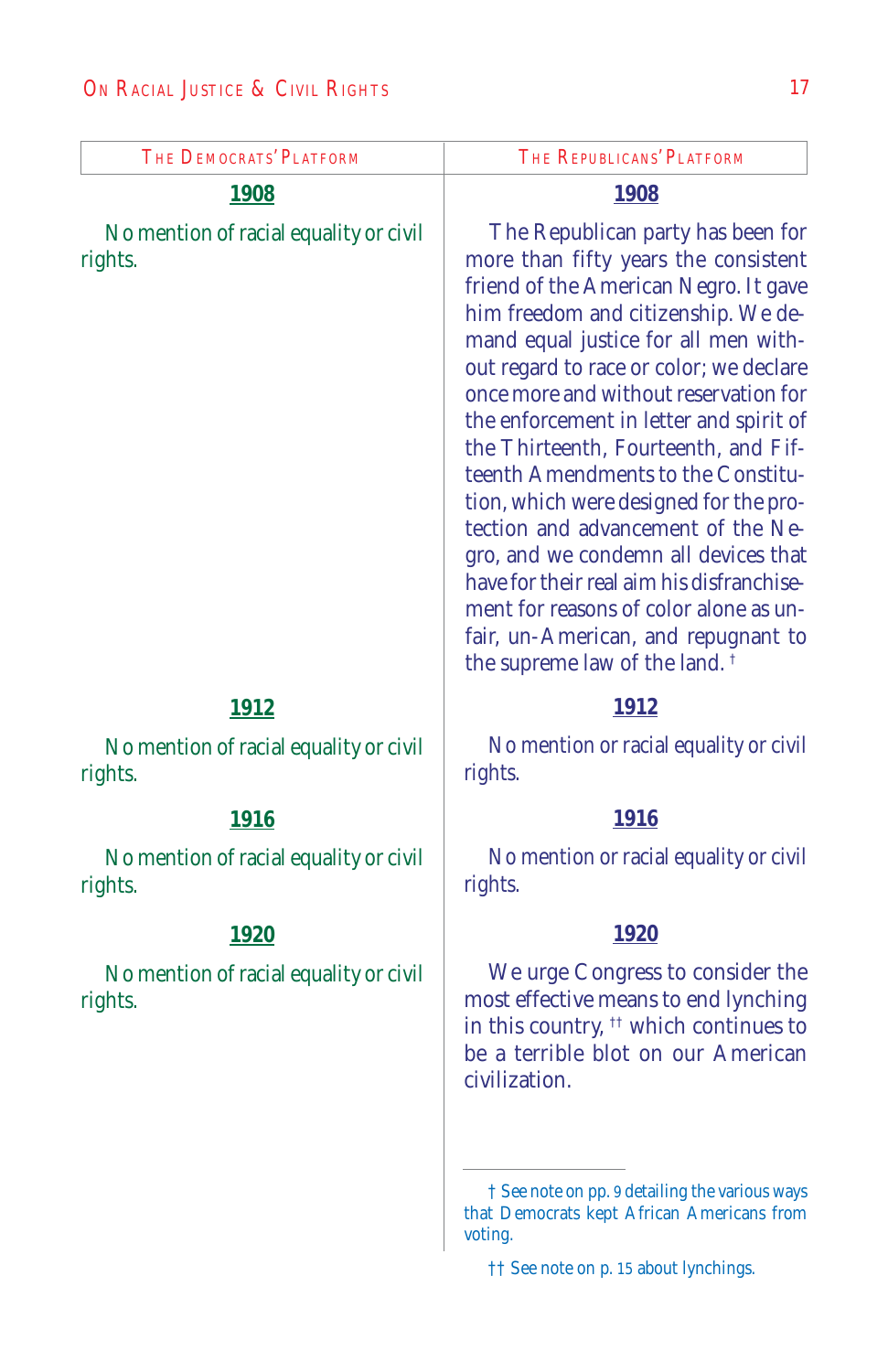| THE DEMOCRATS' PLATFORM                           | The Republicans' Platform                                                                                                                                                                                                                                                                                                                                                                                                                                                                                                                                                                                                                                                                                                                                                                                                                                                                           |
|---------------------------------------------------|-----------------------------------------------------------------------------------------------------------------------------------------------------------------------------------------------------------------------------------------------------------------------------------------------------------------------------------------------------------------------------------------------------------------------------------------------------------------------------------------------------------------------------------------------------------------------------------------------------------------------------------------------------------------------------------------------------------------------------------------------------------------------------------------------------------------------------------------------------------------------------------------------------|
| <u>1924</u>                                       | 1924                                                                                                                                                                                                                                                                                                                                                                                                                                                                                                                                                                                                                                                                                                                                                                                                                                                                                                |
| No mention of racial equality or civil<br>rights. | We urge the Congress to enact at the<br>earliest possible date a federal anti-<br>lynching law so that the full influence of<br>the federal government may be wielded<br>to exterminate this hideous crime. <sup>†</sup>                                                                                                                                                                                                                                                                                                                                                                                                                                                                                                                                                                                                                                                                            |
| <u> 1928 </u>                                     | 1928                                                                                                                                                                                                                                                                                                                                                                                                                                                                                                                                                                                                                                                                                                                                                                                                                                                                                                |
| No mention of racial equality or civil<br>rights. | We renew our recommendation<br>that the Congress enact at the earliest<br>possible date a federal anti-lynching<br>law so that the full influence of the<br>federal government may be wielded to<br>exterminate this hideous crime. <sup>†</sup>                                                                                                                                                                                                                                                                                                                                                                                                                                                                                                                                                                                                                                                    |
| <u> 1932 </u>                                     | 1932                                                                                                                                                                                                                                                                                                                                                                                                                                                                                                                                                                                                                                                                                                                                                                                                                                                                                                |
| No mention of racial equality or civil<br>rights. | For seventy years the Republican<br>Party has been the friend of the Ameri-<br>can Negro. Vindication of the rights of<br>the Negro citizen to enjoy the full ben-<br>efits of life, liberty, and the pursuit of<br>happiness is traditional in the Repub-<br>lican Party, and our Party stands                                                                                                                                                                                                                                                                                                                                                                                                                                                                                                                                                                                                     |
|                                                   | <sup><math>\dagger</math></sup> See note on p. 20. One of the many Repub-<br>lican attempts to ban lynchings had occurred in<br>1921 when Republican U.S. Rep. Leonidas Dyer<br>of Missouri introduced a federal anti-lynching<br>bill, but Democrats fought its passage. That de-<br>lay was costly. The NAACP sadly reported that<br>"since the introduction of the Dyer Anti-Lynch-<br>ing Bill in Congress on April 11, 1921, there have<br>been 28 persons murdered by lynchings in the<br>United States." The Dyer bill was eventually<br>killed by Democrats. In fact, Democrats killed<br>every single anti-lynching bill introduced in<br>Congress – even those occasionally introduced<br>by an individual Democrat. As a result of the<br>steadfast Democrat obstruction on this issue,<br>Congress never passed an anti-lynching bill. (See<br>also note on p. 15 about lynching laws.) |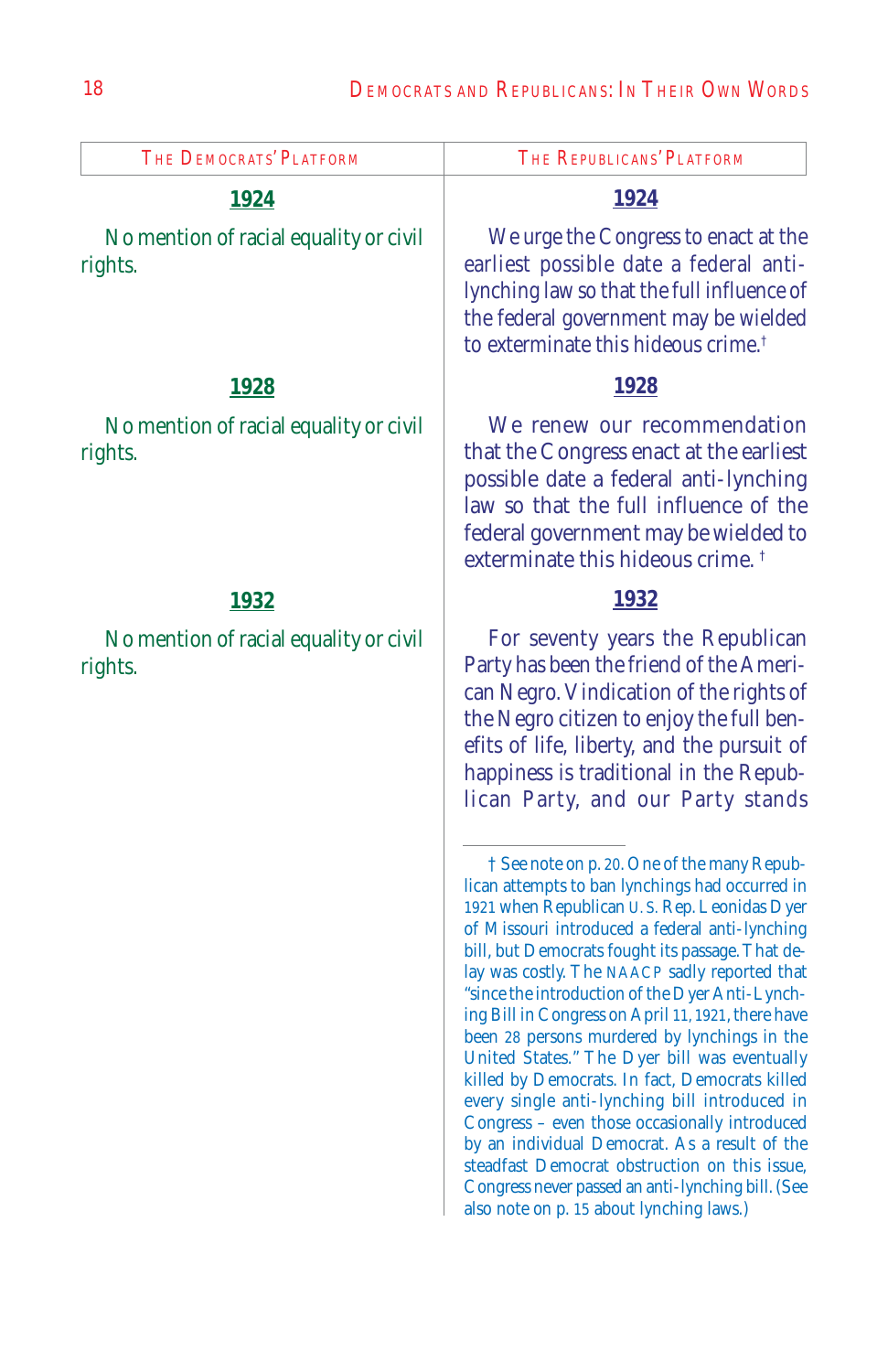| THE DEMOCRATS' PLATFORM                           | The Republicans' Platform                                                                                                                                                                                                                                                                                                                                                                                                                                                                                                                                                                                                                                                                                                                                                                                                                                                                                                                                                                                                                                                                                                                                                                                                                                                                                                                                                                                                                                                                                      |
|---------------------------------------------------|----------------------------------------------------------------------------------------------------------------------------------------------------------------------------------------------------------------------------------------------------------------------------------------------------------------------------------------------------------------------------------------------------------------------------------------------------------------------------------------------------------------------------------------------------------------------------------------------------------------------------------------------------------------------------------------------------------------------------------------------------------------------------------------------------------------------------------------------------------------------------------------------------------------------------------------------------------------------------------------------------------------------------------------------------------------------------------------------------------------------------------------------------------------------------------------------------------------------------------------------------------------------------------------------------------------------------------------------------------------------------------------------------------------------------------------------------------------------------------------------------------------|
|                                                   | pledged to maintain equal opportunity<br>and rights for Negro citizens. <sup>†</sup>                                                                                                                                                                                                                                                                                                                                                                                                                                                                                                                                                                                                                                                                                                                                                                                                                                                                                                                                                                                                                                                                                                                                                                                                                                                                                                                                                                                                                           |
| <b>1936</b>                                       | <b>1936</b>                                                                                                                                                                                                                                                                                                                                                                                                                                                                                                                                                                                                                                                                                                                                                                                                                                                                                                                                                                                                                                                                                                                                                                                                                                                                                                                                                                                                                                                                                                    |
| No mention of racial equality or civil<br>rights. | We favor equal opportunity for our<br>colored citizens. We pledge our pro-<br>tection of their economic status and<br>personal safety. We will do our best to<br>further their employment in the gain-<br>fully occupied life of America, particu-<br>larly in private industry, agriculture,<br>emergency agencies, and the Civil Ser-<br>vice. We condemn the present New<br>Deal policies which would regiment<br>and ultimately eliminate the colored<br>citizen from the country's productive<br>life and make him solely a ward of the<br>federal government.<br>† African Americans had historically been<br>loyal to the Republican Party. In fact, in the 1932<br>presidential election during which this platform<br>was written, incumbent Republican President<br>Herbert Hoover received more than three-fourths<br>of the black vote over his Democratic challenger<br>Franklin D. Roosevelt. Why had Republicans<br>received so much African American support? In<br>1875, African American Republican U.S. Rep. Jo-<br>seph Hayne Rainey had explained: "We intend<br>to continue to vote so long as the government<br>gives us the right and necessary protection; and I<br>know that right accorded to us now will never be<br>withheld in the future if left to the Republican<br>Party." Consequently, black Americans - long<br>being the victims of Democratic-sponsored rac-<br>ism and segregation – continued their loyalty to<br>Republicans well into the 20 <sup>th</sup> century. |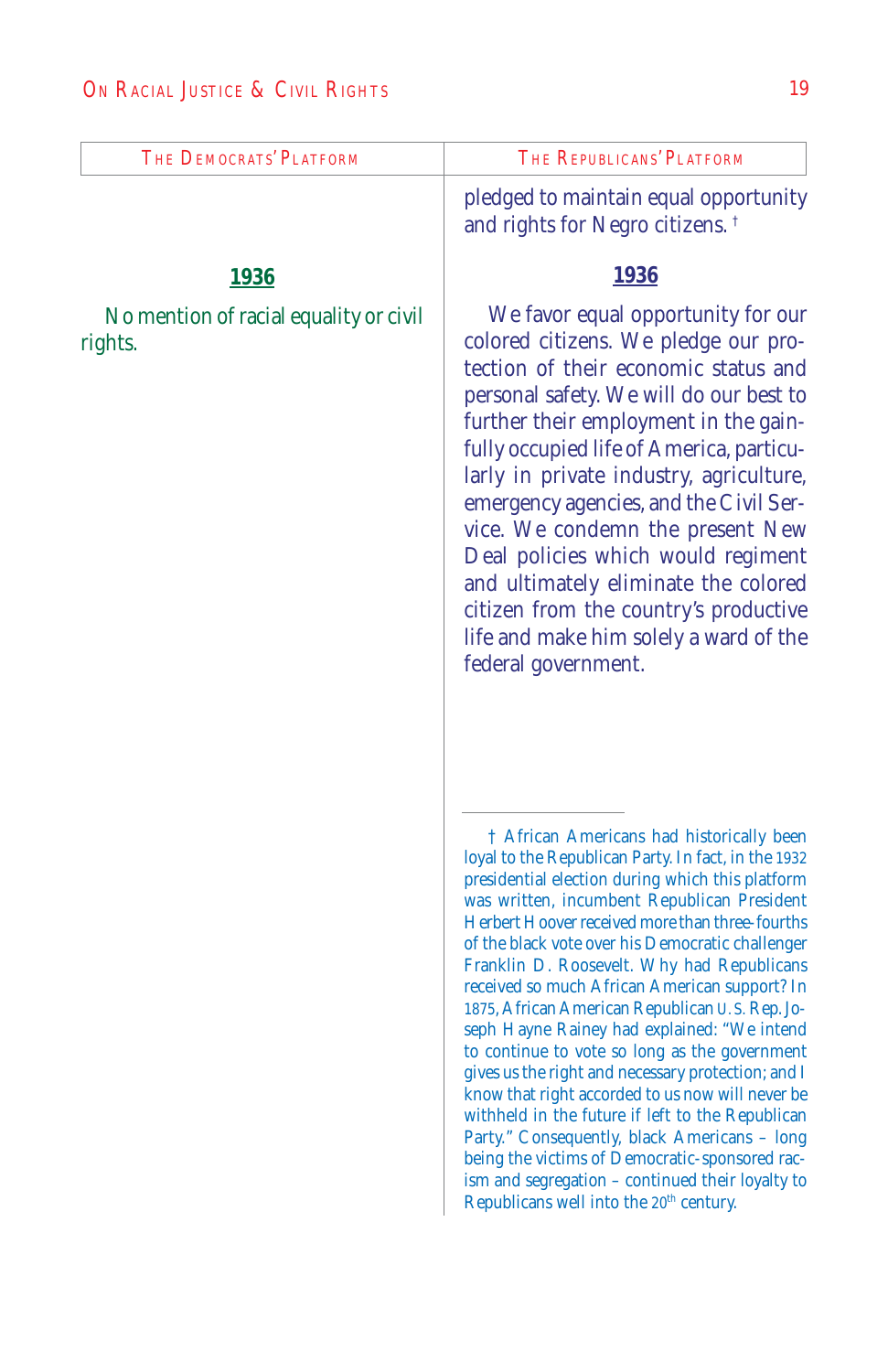#### **1940**

Our Negro citizens have participated actively in the economic and social advances launched by this Administration, including fair labor standards, social security benefits, health protection, work relief projects, decent housing, aid to education, and the rehabilitation of low-income farm families. † We have aided more than half a million Negro youths in vocational training, education, and employment. We shall continue to strive for complete legislative safeguards against discrimination in government service and benefits and in the national defense forces. We pledge to uphold due process and the equal protection of the laws for every citizen, regardless of race, creed or color. ††

#### **1940**

We pledge that our American citizens of Negro descent shall be given a square deal in the economic and political life of this nation. Discrimination in the civil service, the army, navy, and all other branches of the government must cease. To enjoy the full benefits of life, liberty and pursuit of happiness, universal suffrage must be made effective for the Negro citizen. Mob violence shocks the conscience of the nation and legislation to curb this evil should be enacted.

<sup>†</sup> The President at this time was Democrat Franklin Delano Roosevelt. In an unusual move for Democrats, Roosevelt in 1932 had invited black Americans to vote Democratic in the elections. However, Roosevelt understood his Party, and made only subtle overtures to black Americans while avoiding any overt civil rights promises. While Roosevelt created what became known as his "Black Cabinet" to advise him on issues of importance to black Americans, and although he did begin to include black Americans in economic programs, he did little for civil rights and in fact did not even introduce a single bill to protect or promote civil rights.

<sup>††</sup> It was under Roosevelt that Democrats for the first time placed language in their platform calling for an end to racial discrimination; yet despite the new language in their platform, Democrats in Congress still killed every civil rights bill introduced in that era.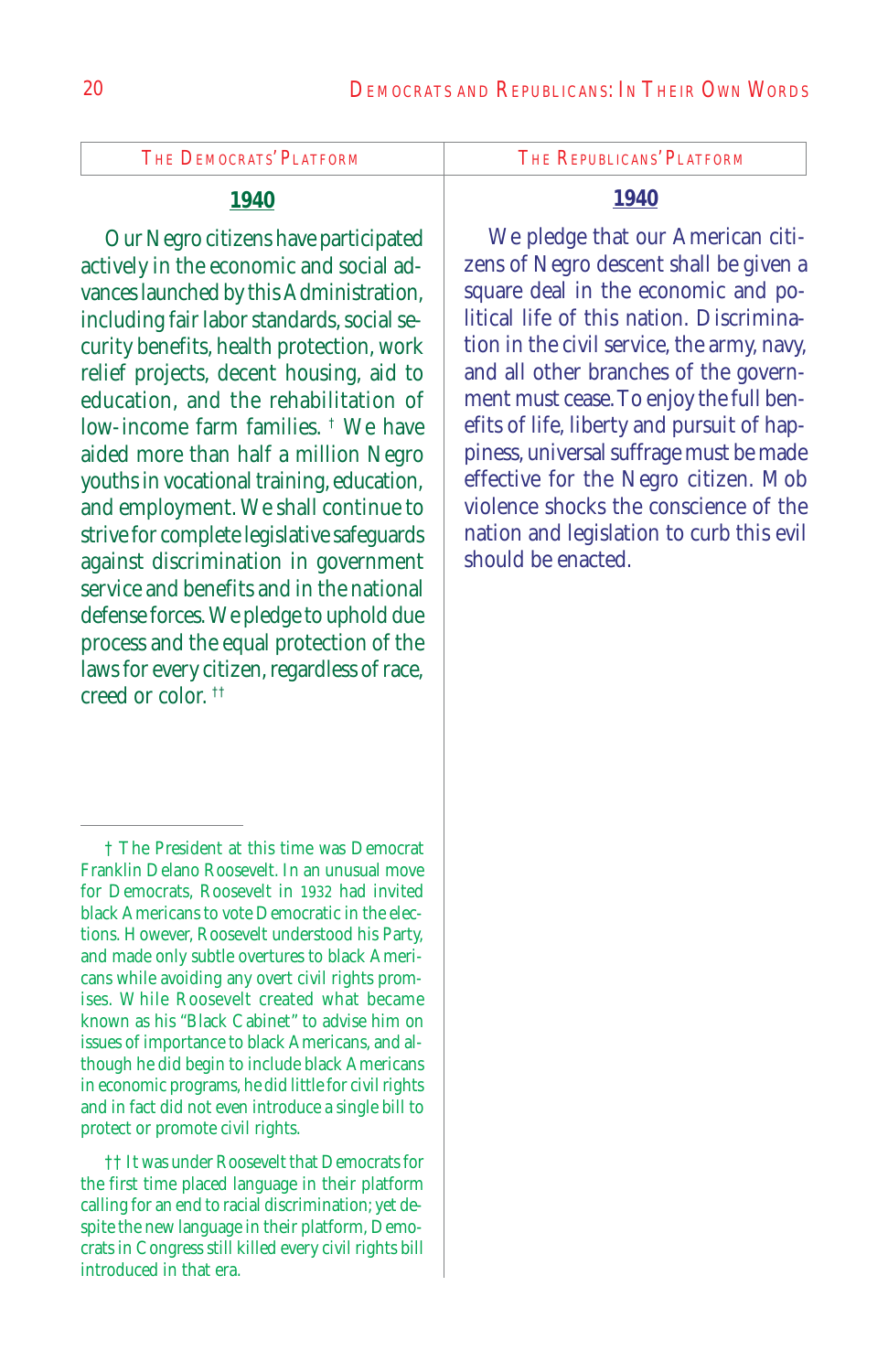#### **1944**

We believe that racial and religious minorities have the right to live, develop, and vote equally with all citizens, and share the rights that are guaranteed by our Constitution. Congress should exert its full constitutional powers to protect these rights.

#### **1948**

The Democratic Party commits itself to continuing its efforts to eradicate all racial, religious, and economic discrimination. † We again state our

Truman – like FDR before him – learned that it was difficult for rank-and-file Democrats to reshape their long-held views on race. The depth of this opposition was easily seen in significant elements of the Democratic Party. For example, when Ma Ferguson (Texas' Democratic gubernatorial candidate) dared to criticize the Klan's role in the southern Democratic Party, she was directly opposed in her Democratic primary with a Klan candidate, thus costing her the cohesive support of the Texas Democratic Party. In fact, a number of Klansmen ran on the various Democratic tickets in that era

#### **1944**

We pledge an immediate congressional inquiry to ascertain the extent to which mistreatment, segregation, and discrimination against Negroes who are in our armed forces are impairing morale and efficiency, and the adoption of corrective legislation. The payment of any poll tax should not be a condition of voting in federal elections and we favor immediate submission of a constitutional amendment for its abolition. † We favor legislation against lynching and pledge our sincere efforts in behalf of its early enactment.

#### **1948**

Lynching or any other form of mob violence anywhere is a disgrace to any civilized state, and we favor the prompt enactment of legislation to end this infamy. †† One of the basic principles of

†† See notes on pp. 15 and 18 regarding Republicans attempts to ban lynching.

<sup>†</sup> While Franklin D. Roosevelt began a change in the way national Democrats treated African Americans, it was his successor, Harry S. Truman, who was even more courageous. He became the first Democratic President to advocate for strong civil rights protections. Truman introduced an aggressive 10-point civil rights legislative package that included an anti-lynching law, a ban on the poll tax, and desegregation of the military, but congressional Democrats killed his proposals, including his proposed Civil Rights Commission.

<sup>†</sup> It was not until 1964 that the poll tax was finally abolished through the passage of the  $24<sup>th</sup>$ Amendment to the Constitution. A repeal of the poll tax had been proposed on at least fourteen occasions prior to its final approval, and on five of those occasions the House had actually passed a ban; but each time Senate Democrats kept the poll tax alive. It was nearly eighty-five years after the poll tax to limit African American influence was instituted by Democrats before the ban on the poll tax was finally approved by the U. S. Senate. Significantly, 91 percent of the Republicans in Congress voted to end the poll tax – a level of support much higher than that of Democrats; and of the 16 Senators who wanted to keep the poll tax alive in 1964, 15 of them were Democrats. The 24<sup>th</sup> Amendment banned poll taxes, but only for federal elections. Two years later, however, in 1966, the U. S. Supreme Court finally struck down poll taxes for all elections, including state and local. (See also the notes about poll taxes on pp. 9, 11, and 13.)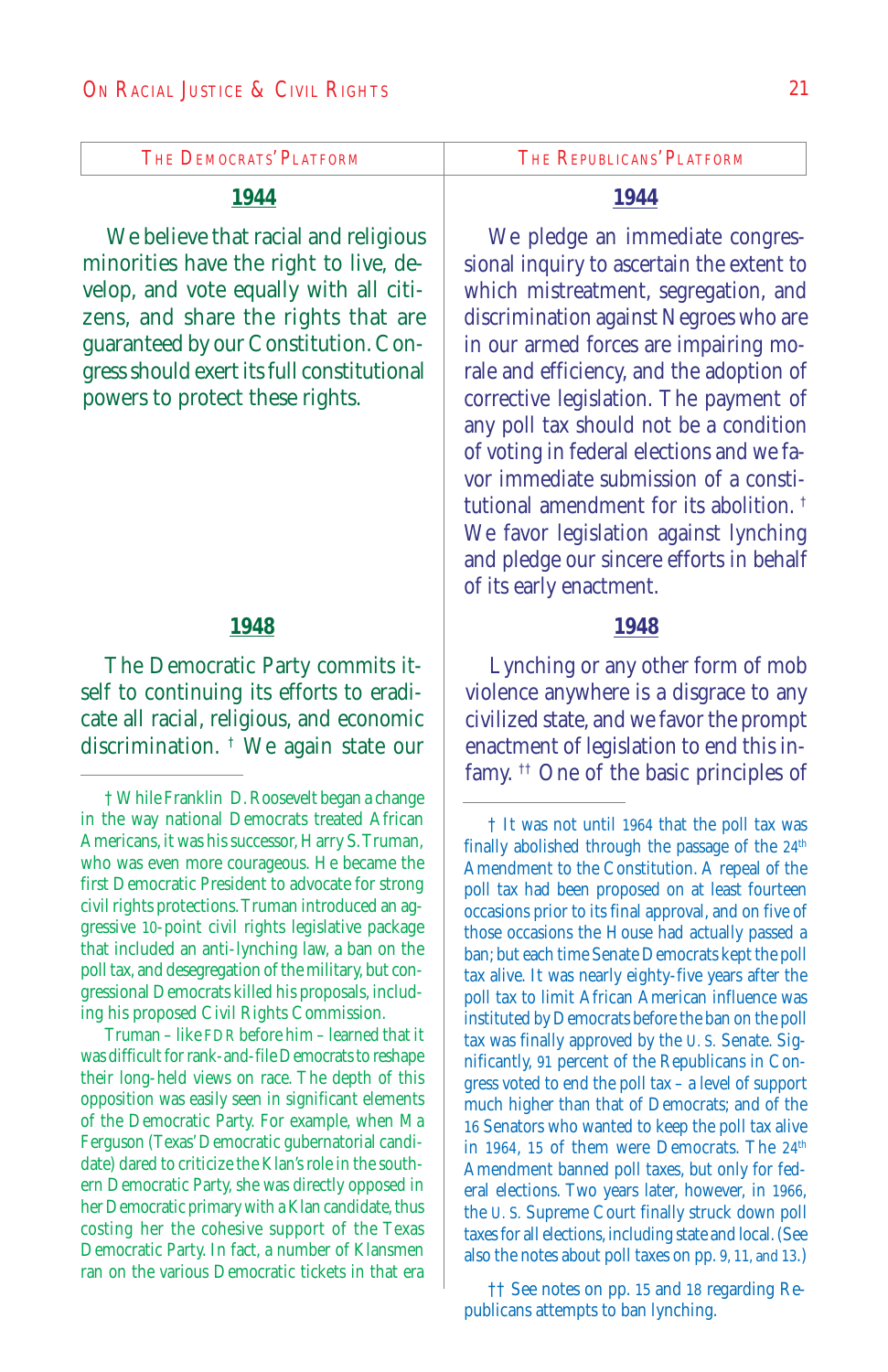belief that racial and religious minorities must have the right to live, the right to work, the right to vote, the full and equal protection of the laws, on a basis of equality with all citizens as guaranteed by the Constitution. †

and were elected; and at the national level, several Democratic U. S. Senators were members of the Klan. Despite the existence of the Klan and other racist groups within the Democratic Party, Truman nevertheless worked to change his party. In 1946, he became the first modern President to institute a comprehensive review of race relations – and not surprisingly, he faced strenuous opposition from within his own party. In fact, Democratic U. S. Senator Theodore Bilbo of Mississippi called on every "red blooded Anglo Saxon man in Mississippi to resort to any means" to keep blacks from voting.

The website for the Democratic National Party properly acknowledges Truman's important contributions, declaring that, "With the election of Harry Truman, Democrats *began* the fight to bring down the barriers of race and gender." Truly, it was under Harry Truman that Democrats *began* – that is, they made their first serious efforts – to fight against the barriers of race.

† Southern Democratic Governors, fearing that Truman might succeed in his civil rights goals, denounced his civil rights agenda and proposed a meeting in Florida of what they called a "southern conference of *true* Democrats" to plan their strategy to halt civil rights progress. That summer at the Democratic National Convention when Truman placed into the national Democratic platform the strong civil-rights language that appears above, it resulted in a walkout of southern delegates. Southern Democrats then formed the Dixiecrat Party and ran South Carolina Democratic Governor Strom Thurmond as their candidate for President. Thurmond's bid was unsuccessful. (Strom Thurmond later had a dramatic change of heart on civil rights issues and in 1964, he left the Democratic Party. In 1971, as a Republican U. S. Senator, Thurmond became the first southern Senator to hire a black in his senatorial office – something no southern Democrat<br>in the U.S. Senate had ever done.)

this Republic is the equality of all individuals in their right to life, liberty, and the pursuit of happiness. This right of equal opportunity to work and to advance in life should never be limited in any individual because of race, religion, color, or country of origin. We favor the enactment and just enforcement of such federal legislation as may be necessary to maintain this right at all times in every part of this Republic. We favor the abolition of the poll tax as a requisite to voting. † We are opposed to the idea of racial segregation in the armed services of the United States.

 $\dagger$  See notes on previous page about poll taxes.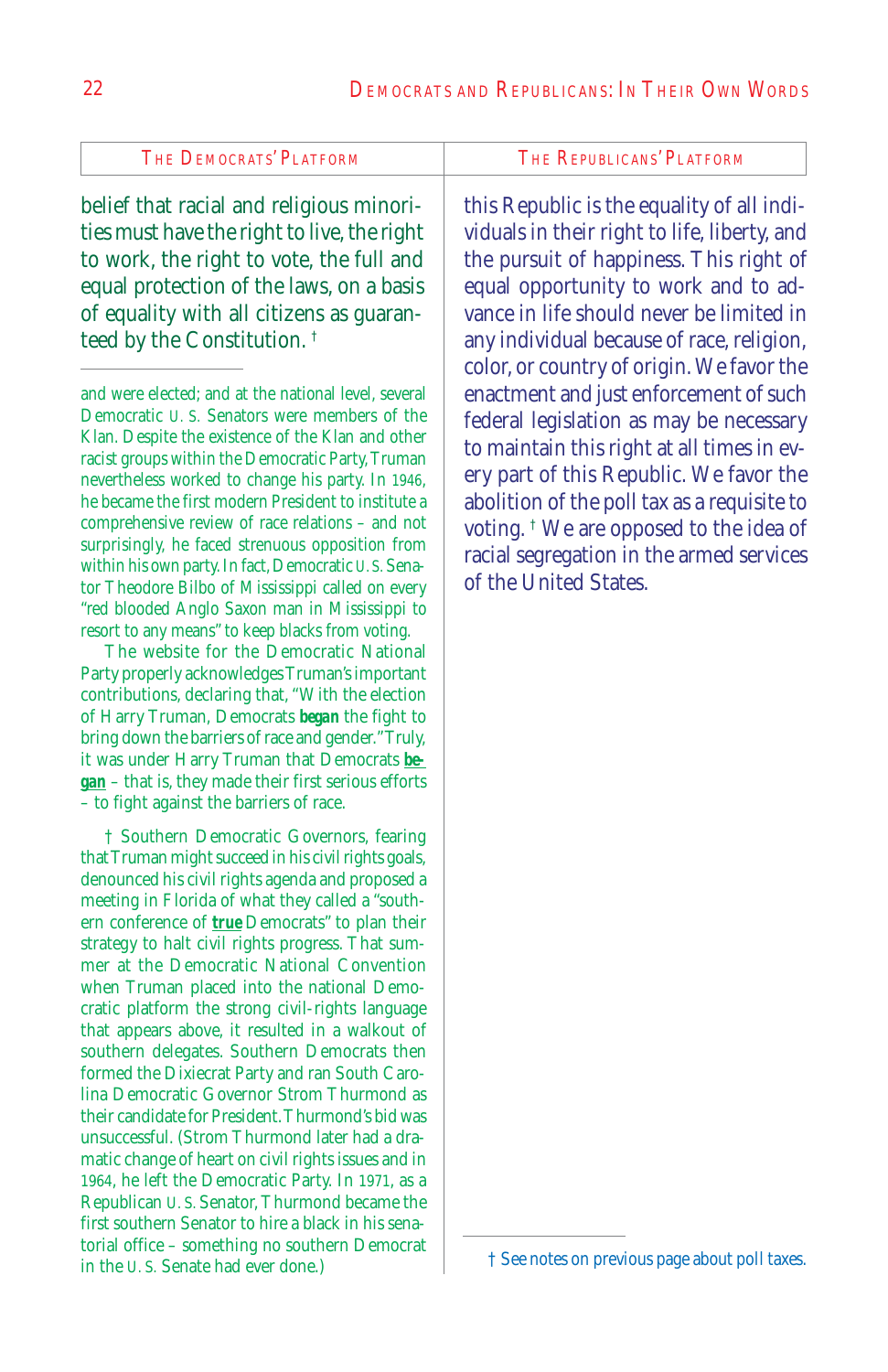#### **1952**

The Democratic Party is committed to support and advance the individual rights and liberties of all Americans. We will continue our efforts to eradicate discrimination based on race, religion, or national origin.

#### **1956**

We will continue our efforts to eradicate discrimination based on race, religion, or national origin. We know this task requires action not just in one section of the nation but in all sections. It requires the cooperative efforts of individual citizens and action by state and local governments. . . . We are proud of the record of the Democratic Party in securing equality of treatment and opportunity in the nation's armed forces, the Civil Service, and in all areas under federal jurisdiction. The Democratic Party pledges itself to continue its effort to eliminate illegal discriminations of all

### **1952**

We condemn bigots who inject class, racial, and religious prejudice into public and political matters. Bigotry is un-American and a danger to the Republic. The Republican Party will not mislead, exploit, or attempt to confuse minority groups for political purposes. All American citizens are entitled to full, impartial enforcement of federal laws relating to their civil rights. . . . We will prove our good faith by appointing qualified persons, without distinction of race, religion, or national origin, to responsible positions in the government; † federal action toward the elimination of lynching; federal action toward the elimination of poll taxes as a prerequisite to voting; appropriate action to end segregation in the District of Columbia; [and] enacting federal legislation to further just and equitable treatment in the area of discriminatory employment practices.

#### **1956**

We shall ever build anew, that our children and their children, without distinction because of race, creed, or color, may know the blessings of our free land. The Republican Party points to an impressive record of accomplish-

<sup>†</sup> Republican World War II hero Dwight D. Eisenhower became President in this election. Eisenhower determined to eliminate racial discrimination in all areas under his authority. He therefore issued executive orders halting segregation in the District of Columbia, the military, and federal agencies. Furthermore, he was the first president to appoint a black American – Frederic Morrow – to an executive position on the White House staff.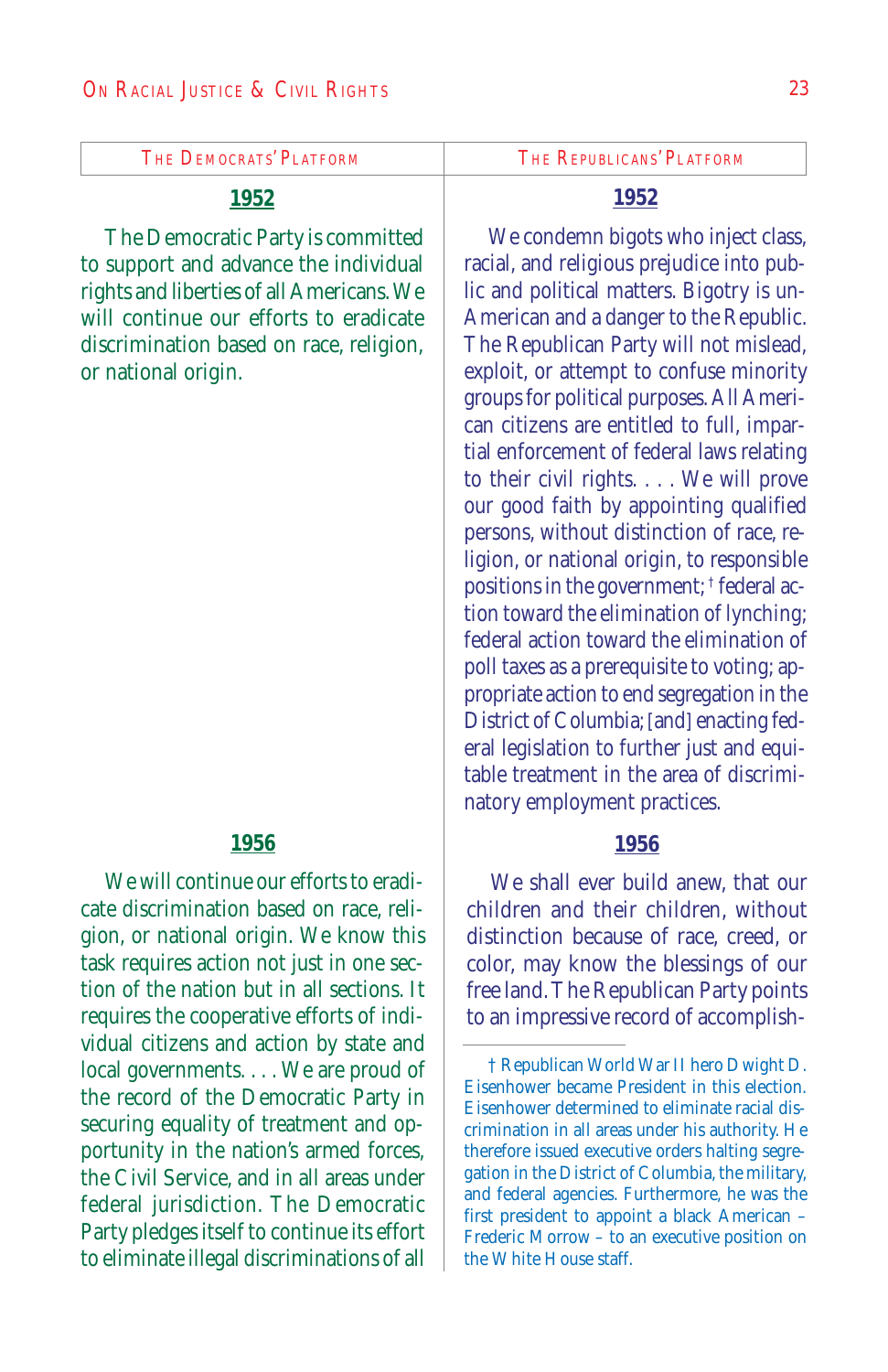kinds, in relation to (1) full rights to vote, (2) full rights to engage in gainful occupations, (3) full rights to enjoy security of the person, and (4) full rights to education in all publicly supported institutions. Recent decisions of the Supreme Court of the United States relating to segregation in publicly supported schools † and elsewhere have brought consequences of vast importance to our nation as a whole and especially to communities directly affected. We reject all proposals for the use of force to interfere with the orderly determination of these matters by the courts.

In the category of words, 100 Democrats in Congress – 19 U. S. Senators and 81 U. S. Representatives – passed the "Southern Manifesto" denouncing the Court's decision. Those 100 Democrats declared that desegregation was "certain to destroy the system of public education" and that there would be what they called an "explosive and dangerous condition created by this decision."

At the state level Democratic Governor Herman Talmadge of Georgia issued a written attack on the Court decision and promised that there "will never be mixed schools while I am Governor." Mississippi Democratic Governor James Coleman, when asked in an interview on "Meet the Press" whether the public schools of Mississippi would ever be integrated, succinctly replied, "I would say that a baby born in Mississippi today will never live long enough to see an integrated school." This was typical of what many southern Democrats did in the category of words.

But the Democratic response went beyond words and also included actions. Following the

ment in the field of civil rights and commits itself anew to advancing the rights of all our people regardless of race, creed, color, or national origin. In the area of exclusive federal jurisdiction, more progress has been made in this field under the present Republican Administration than in any similar period in the last 80 years. † The many Negroes who have been appointed to high public positions have played a significant part in the progress of this Administration. Segregation has been ended in the District of Columbia government and in the District public facilities including public schools, restaurants, the-

Following his reelection, Eisenhower continued his civil rights efforts. In 1957, he proposed a bold civil rights bill to increase black voting rights and protections – proposals promptly blocked by Democratic Senator James Eastland of Mississippi, the Chairman of the Senate Judiciary Committee. In fact, Eastland is credited with killing *every* civil rights bill that came before his committee in the 1950s, and his committee was literally known as the burial ground for civil rights legislation in the U. S. Senate. When Senate Republicans sought to keep Eisenhower's civil rights bill from going to Eastland's burial ground, only 10 Senate Democrats joined in that effort. Nevertheless, those few Democrats, combined with the strong Republican numbers, was sufficient; they were able to prevent Eisenhower's bill from going to Eastland's committee.

With Eastland unable to kill the bill in committee, other Senate Democrats responded with a filibuster against the civil rights bill. In fact, South Carolina's Senator Strom Thurmond, still a Demo-

<sup>†</sup> In 1954, the Supreme Court in *Brown v. Board of Education* finally struck down state segregation laws in education, thus reinstating what Republicans had done nearly seventy-five years earlier in the 1875 civil rights bill. The southern Democratic response to the Court decision ending segregated education was two-fold: a response of words, and a response of actions.

<sup>†</sup> Given the actions of President Eisenhower on civil rights issues (see note on previous page regarding Eisenhower and civil rights), it was not surprising that in his 1956 reelection, Eisenhower – like Republican Presidents before him – received significant support from black voters.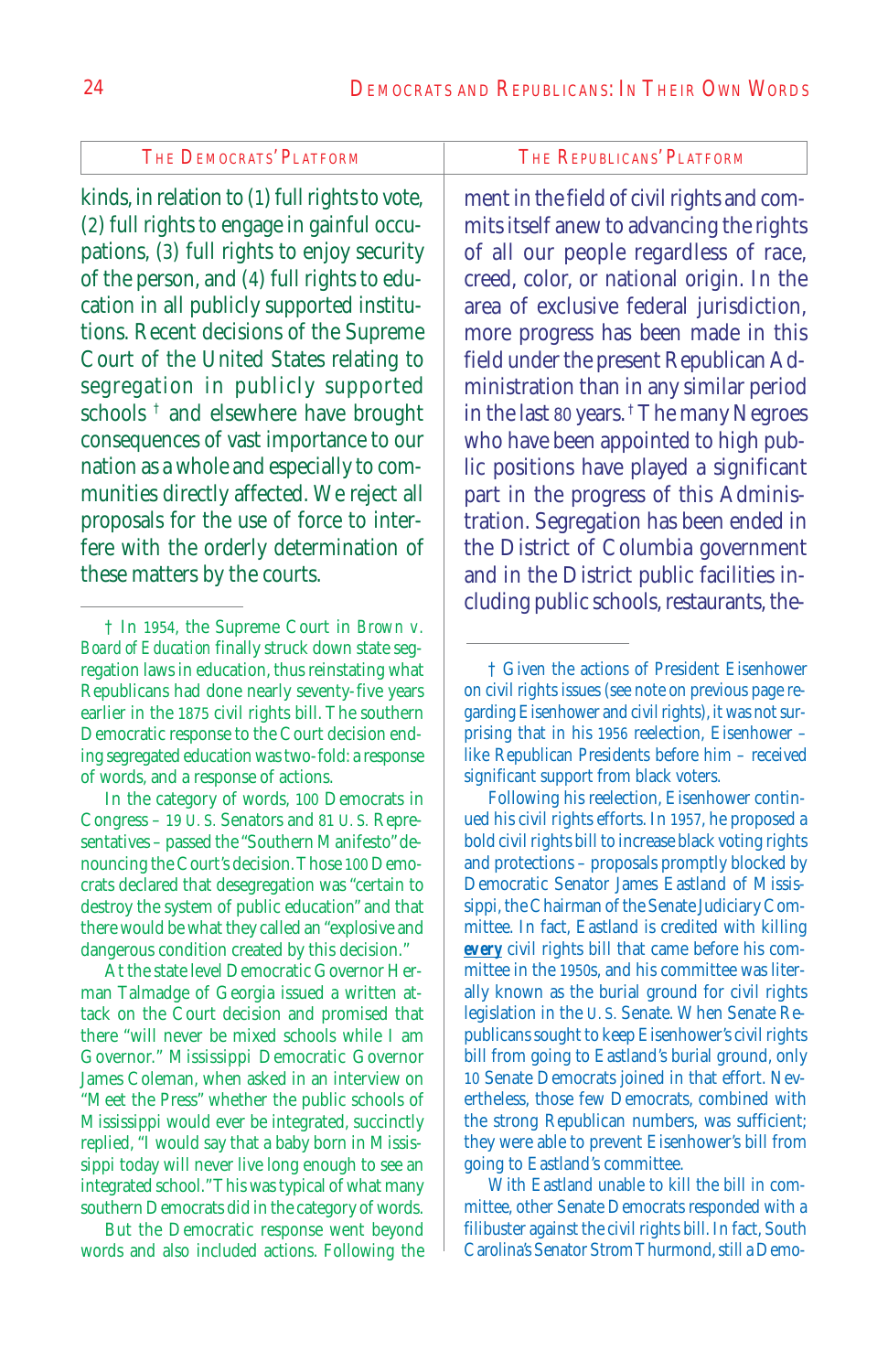1954 school desegregation decision, southern Democratic Governors went to extreme lengths to keep the Court decision from going into effect. For example, in 1956, Democratic Governor Allan Shivers of Texas deployed the Texas Rangers to keep blacks from entering public schools in Mansfield. The following year, 1957, Democratic Governor Orval Faubus of Arkansas called out the National Guard to keep black students from entering Central High School in Little Rock. However, Republican President Dwight D. Eisenhower intervened and federalized the Arkansas National Guard to take it away from Governor Faubus. He then replaced the Arkansas Guard with 1,200 troops from the elite 101<sup>st</sup> Airborne Division, ordering them to protect the nine black students who had chosen to go to Central High. Democrats in the U. S. Senate strongly protested against Eisenhower's actions to protect these black students. For example, Georgia Democratic Senator Richard Russell specifically complained about using "the whole might of the federal government, including the armed forces . . . to force a commingling of white and Negro children in the statesupported schools of the state."

Georgia Democratic Governor Marvin Griffin also attacked Eisenhower's actions but praised Arkansas Governor Faubus for his attempt to prevent blacks from entering Central High School. Governor Griffin promised that as long as he held office, he would "maintain segregation in the schools; and the races will not be mixed, come hell or high water." To prepare for the possibility that Eisenhower might do in Georgia what he had done in Arkansas, legislation was introduced in the Democratically-controlled Georgia legislature so that if desegregation was attempted, the public schools of the state would be dissolved and replaced with state-run private schools so that blacks could be excluded. These type of schools became known as "segregation academies."

Meanwhile, in Arkansas, Democratic Governor Faubus, unable to prevent black students from attending school because of the federal protection they received, simply shut down the schools for the next year to prevent further attendance. And Virginia Democratic Governor James Almond – like other southern Democratic

aters, and playgrounds. The Eisenhower Administration has eliminated discrimination in all federal employment. Great progress has been made in eliminating employment discrimination on the part of those who do business with the federal government and secure federal contracts. This Administration has impartially enforced federal civil rights statutes, and we pledge that we will continue to do so. We support the enactment of the civil rights program already presented by the President to the Second Session of the 84th Congress. The regulatory agencies under this Administration have moved vigorously to end discrimination in interstate commerce. Segregation in the active Armed Forces

Despite the fact that the bill was much weaker than introduced, Eisenhower did succeed in creating a Civil Rights Division within the U. S. Justice Department. This division subsequently played a prominent role in helping secure civil rights in the South during the 1960s and 1970s. That law also started a Civil Rights Commission that became instrumental in publicizing the effects of southern segregation and racial oppression.

In 1959, Eisenhower presented a second civil rights bill to Congress. That bill was met with unyielding opposition in the House by Democratic Representative Howard Smith of Virginia, Chairman of the House Rules Committee. Smith would actually disappear from Congress for weeks on end in order to keep his committee from acting on the civil rights bill. As had happened in the Senate with the earlier Eisenhower civil rights bill, a few House Democrats were willing to join

crat at that time, set the record in the U. S. Senate for the longest individual filibuster speech ever given in Senate history – over twenty-four hours of continual speaking in his attempts to block Eisenhower's 1957 civil rights bill. The stiff Democratic opposition in the Senate resulted in a watered-down version of Eisenhower's original bill.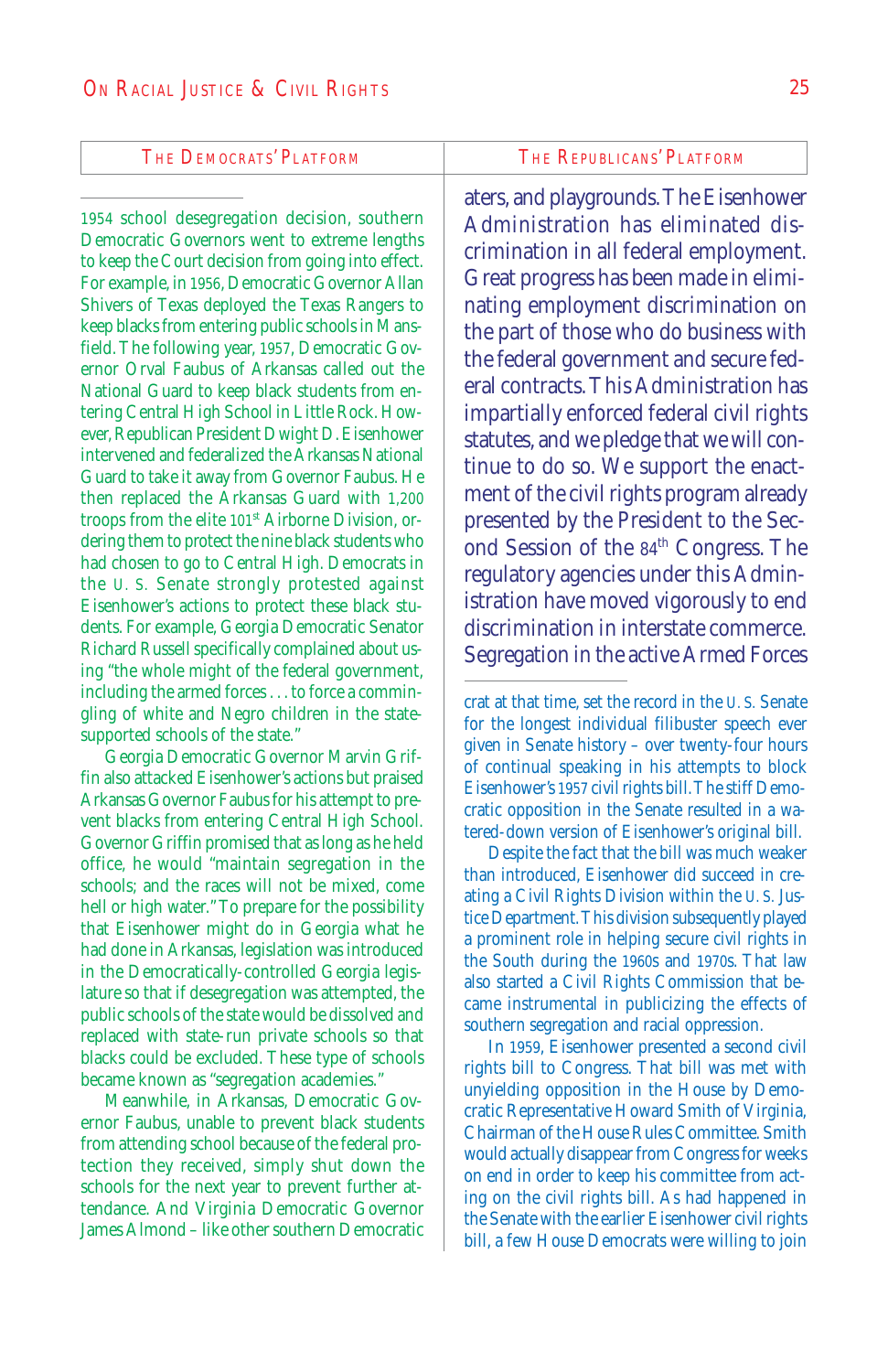| <b>THE DEMOCRATS' PLATFORM</b>                                                                                                                                                                                                                                                                                                                              | THE REPUBLICANS' PLATFORM                                                                                                                                                                                                                                                                                                                                                                                                                                                                                                                                                                                                                                                                                                                                                                                                                                                                                                                                 |
|-------------------------------------------------------------------------------------------------------------------------------------------------------------------------------------------------------------------------------------------------------------------------------------------------------------------------------------------------------------|-----------------------------------------------------------------------------------------------------------------------------------------------------------------------------------------------------------------------------------------------------------------------------------------------------------------------------------------------------------------------------------------------------------------------------------------------------------------------------------------------------------------------------------------------------------------------------------------------------------------------------------------------------------------------------------------------------------------------------------------------------------------------------------------------------------------------------------------------------------------------------------------------------------------------------------------------------------|
|                                                                                                                                                                                                                                                                                                                                                             | of the United States has been ended.<br>For the first time in our history there is<br>no segregation in veterans' hospitals and<br>among civilians on naval bases. This is<br>an impressive record. We pledge our-<br>selves to continued progress in this field.<br>The Republican Party accepts the<br>decisions of the U.S. Supreme Court<br>that racial discrimination in publicly<br>supported schools must be progressively<br>eliminated. <sup>†</sup> We concur in the conclu-<br>sion of the Supreme Court that its de-<br>cision directing school desegregation<br>should be accomplished with "all de-<br>liberate speed" locally through Federal<br>District Courts This progress must<br>be encouraged and the work of the<br>courts supported in every legal manner<br>by all branches of the federal govern-<br>ment to the end that the constitutional<br>ideal of the law, regardless of race, creed,<br>or color, be steadily achieved. |
| Governors - also shut down public schools in his<br>state rather than permit black students to attend.<br>In 1960 in Louisiana, where Democratic Gov-<br>ernor Jimmie Davis supported segregation, it re-<br>quired four federal marshals to accompany little<br>Ruby Bridges so she could attend a public el-<br>ementary school in New Orleans. When Ruby | with the Republicans to get that bill beyond<br>Smith's committee. In fact, Democratic House<br>member Emanuel Celler of New York, chairman<br>of the House Judiciary Committee, exerted ex-<br>traordinary effort to move the bill forward even<br>though he was strongly opposed by other mem-                                                                                                                                                                                                                                                                                                                                                                                                                                                                                                                                                                                                                                                          |

entered that school, every other parent in that school pulled their children out of the school, and for the entire year, little Ruby was the only student in that school building – just Ruby and her schoolteacher from Boston.

Some Democratic southern Governors, however, did work for integration – including Tennessee Governor Frank Clement, Florida Governor LeRoy Collins, and Kentucky Governor Happy Chandler – but these tended to be the exceptions among southern Democratic Governors rather than the rule, and their admirable behavior was clearly overshadowed by the negative behavior of the others.

Nevertheless, massive gains were made in civil rights through Eisenhower's leadership and with the aid of Republicans and some Democrats in Congress.

† This refers to the Court's *Brown v. Board of Education* school desegregation decision. Significantly, Eisenhower's Attorney General had appeared before the Court to urge the elimination of segregation.

bers within his own party. When the bill finally passed the House and arrived in the Senate, it was gutted by Democrats before being passed into law, once again preventing the federal government from intervening on behalf of black Americans whose civil rights were being violated in the South.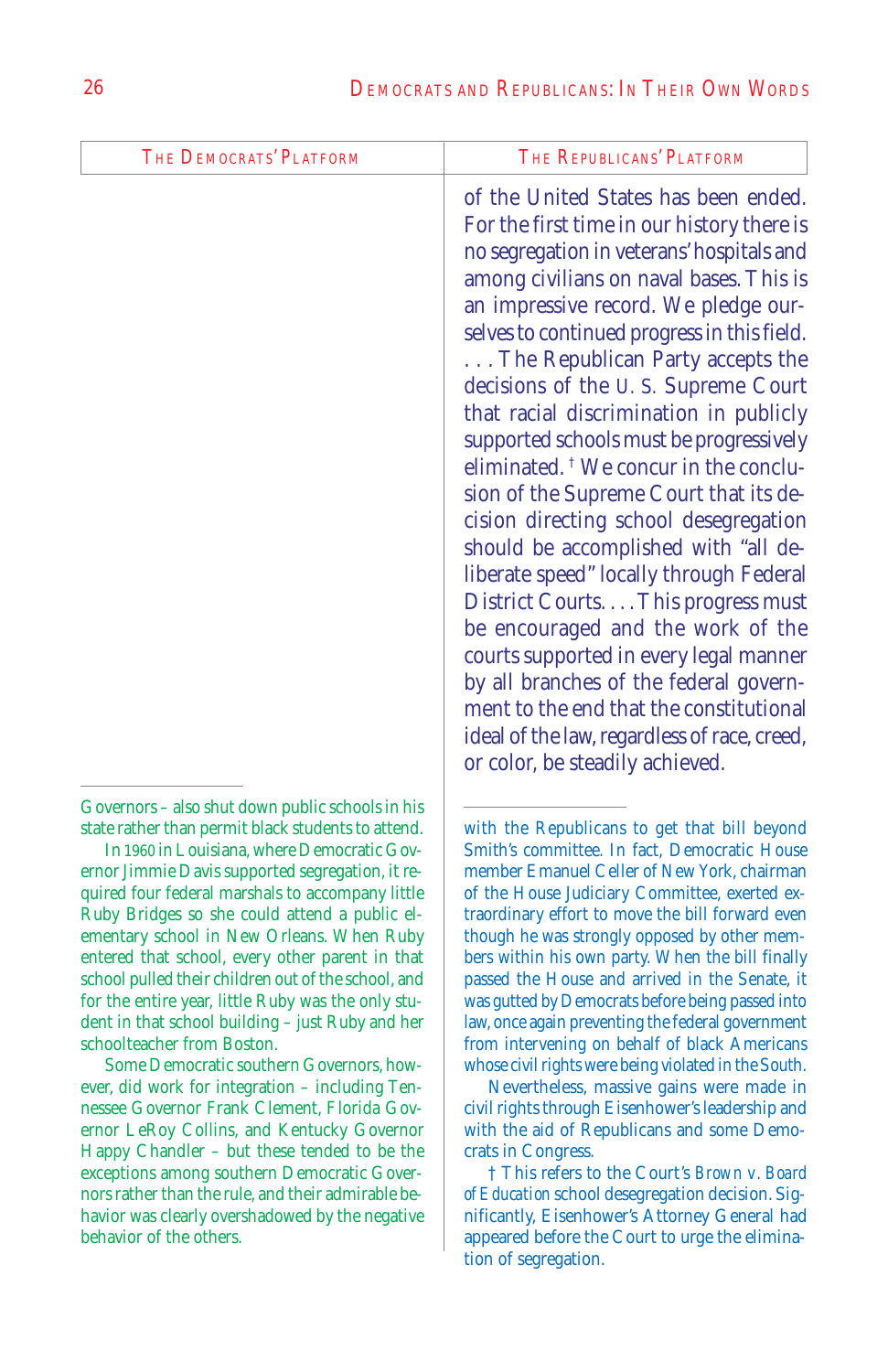#### **1960**

We shall also seek to create an affirmative new atmosphere in which to deal with racial divisions and inequalities which threaten both the integrity of our democratic faith and the proposition on which our nation was founded – that all men are created equal.

#### **1964**

Ending discrimination based on race, age, sex, or national origin demands not only equal opportunity but the opportunity to be equal. . . . We are firmly pledged to continue the nation's march towards the goals of equal opportunity and equal treatment for all Americans, regardless of race, creed, color, or national origin.

#### **1960**

We supported the position of the Negro school children before the Supreme Court. † We believe: the Supreme Court school decision should be carried out in accordance with the mandate of the Court; continued vigorous enforcement of the civil rights laws to guarantee the right to vote to all citizens in all areas of the country; action to prohibit discrimination in housing constructed with the aid of federal subsidies; removal of any vestige of discrimination in the operation of federal facilities or procedures which may at any time be found. We pledge the full use of the power, resources, and leadership of the federal government to eliminate discrimination based on race, color, religion, or national origin and to encourage understanding and good will among all races and creeds.

#### **1964**

Opposition to discrimination based on race, creed, national origin or sex. We recognize that the elimination of any such discrimination is a matter of heart, conscience, education, as well as of equal rights under law. ††

<sup>†</sup> See note on previous page about *Brown v. Board of Education.*

<sup>††</sup>This era marked the passage of three landmark civil rights measures: the 1964 Civil Rights Act, the 1964 Constitutional Amendment abolishing the poll tax (see note on abolishing poll taxes on page 20), and the 1965 Voting Rights Act. How did these landmark measures become law?